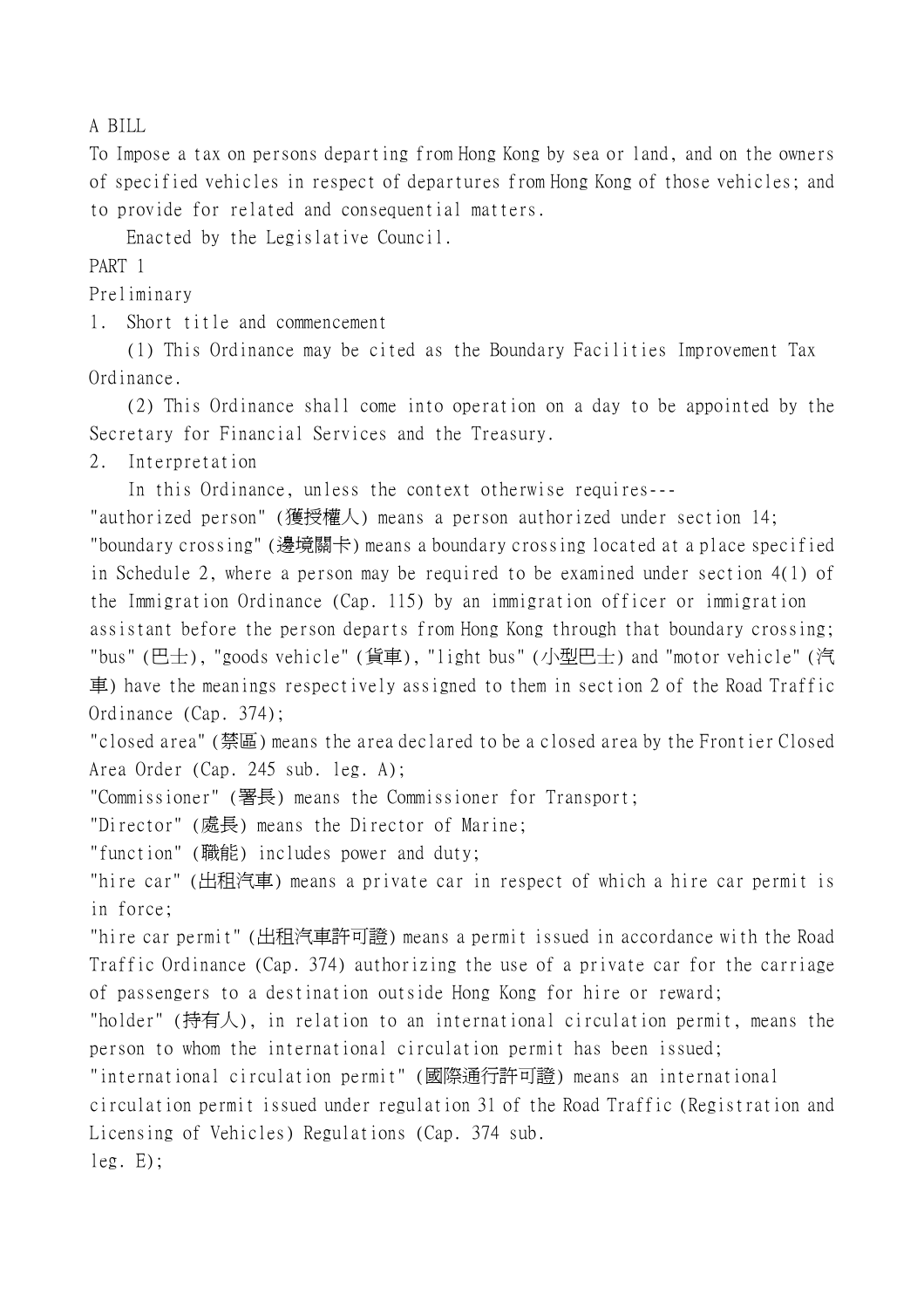"land transport vehicle" (陸㆖交通工具) means a land transport vehicle of a class specified in Schedule 3;

"monthly ticket" (月票) means a monthly ticket issued under section 15; "operator" (營運㆟)---

(a) in relation to a passenger ship, means any person for the time being having control over the management of the ship; and

(b) in relation to a land transport vehicle, means---

(i) in the case where the land transport vehicle is a bus in respect of which a passenger service licence issued under section 27 of the Road Traffic Ordinance (Cap. 374) is in force, the holder of the passenger service licence;

(ii) in the case where the land transport vehicle is a bus in respect of which a franchise is in force under the Public Bus Services Ordinance (Cap. 230), the company to which the franchise has been granted under section 5 of that Ordinance; and

(iii) in all other cases, the owner of the land transport vehicle; "owner" (擁有㆟), in relation to a motor vehicle, means---

(a) in the case where there is a person in whose name the vehicle is registered under the Road Traffic Ordinance (Cap. 374), that person; and

(b) in all other cases, a holder of an international circulation permit issued in respect of the vehicle;

"the paid area" (已付車費區域) has the meaning assigned to it in by-law 2 of the Kowloon-Canton Railway Corporation By-laws (Cap. 372 sub. leg. B);

"passenger" (乘客) means any person carried or to be carried---

(a) in a passenger ship, other than a crew member of the ship and a person responsible for performing on board the ship any function of the operator of the ship under this Ordinance or carrying out any maintenance or repair work on board the ship; or (b) in a land transport vehicle, other than a person responsible for operating the vehicle or performing on board the vehicle any function of the operator of the vehicle under this Ordinance;

"passenger ship" (客船) means---

(a) a ferry vessel within the meaning of---

(i) regulation 2 of the Shipping and Port Control (Ferry Terminals) Regulations (Cap. 313 sub. leg. H); or

(ii) section 2 of the Merchant Shipping (Local Vessels)(Ferry Terminals) Regulation (Cap. 548 sub. leg. B); or

(b) a ship (other than a ferry vessel referred to in paragraph (a)) in respect of which  $-$ 

(i) a Passenger Ship Safety Certificate or a Passenger Certificate issued under the Merchant Shipping (Safety) (Passenger Ship Construction and Survey) (Ships Built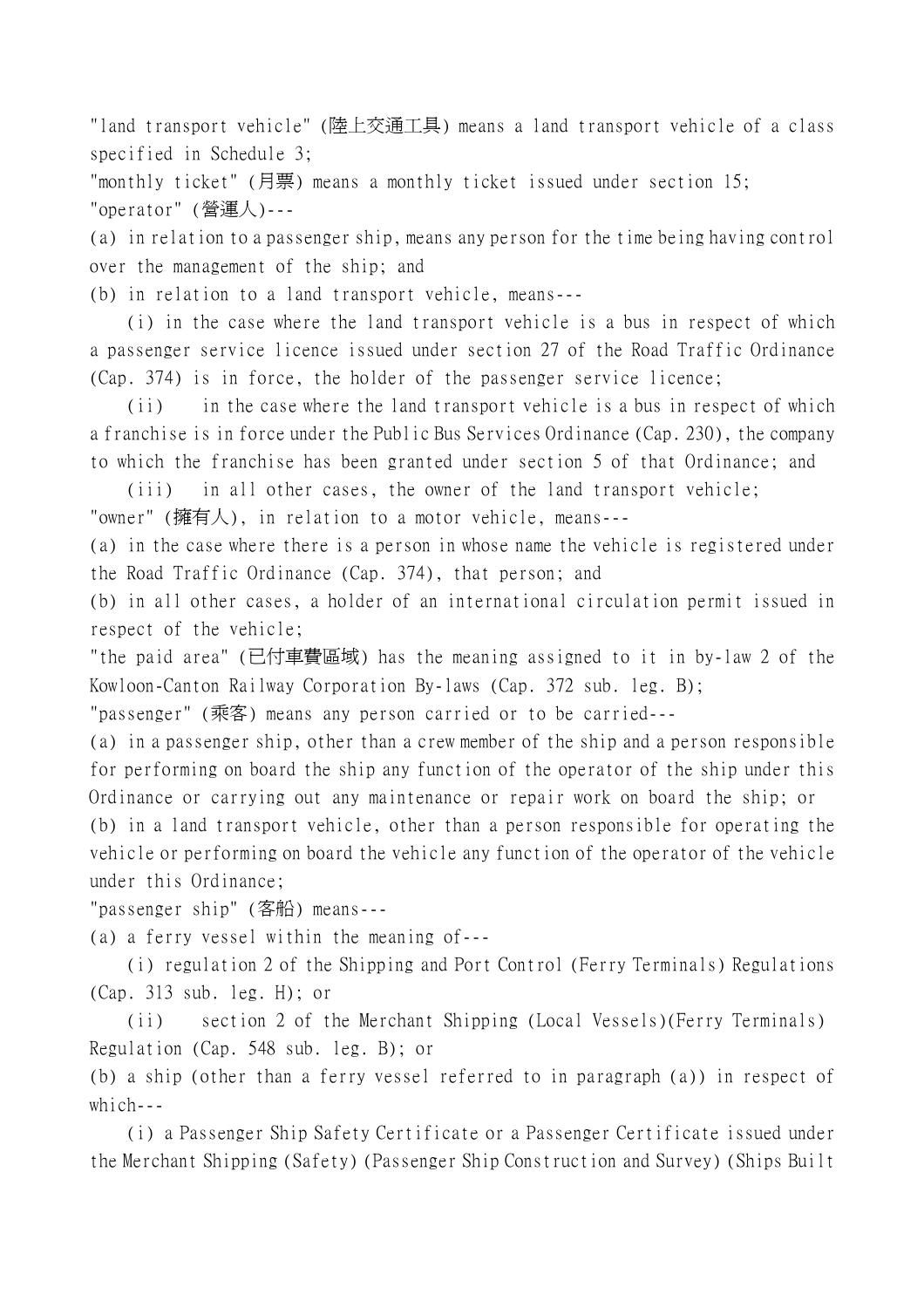On or After 1 September 1984) Regulations (Cap. 369 sub. leg. AM); or (ii) a certificate accepted by the Director under the Merchant Shipping (Safety) Ordinance (Cap. 369) as being the equivalent of either one of the certificates referred to in subparagraph (i), is in force; "private car" (私家車) has the meaning assigned to it in section 2 of the Road Traffic Ordinance (Cap. 374), but the reference to private car in Schedule 4 does not include a hire car; "specified vehicle" (指明交通工具) means a vehicle of a class specified in Schedule 4; "tax" (稅、稅款) means the boundary facilities improvement tax imposed under section 3; "tax coupon" (稅券) means a tax coupon issued under section 15; "through-train railway station" (直通車火車站) means a railway station where a train may depart for a destination in mainland China; "train" (鐵路列車) means a train operated on the Kowloon-Canton Railway under the Kowloon-Canton Railway Corporation Ordinance (Cap. 372). PART 2 Liability for and Payment of Tax 3. Imposition of tax (1) Subject to sections 16, 17 and 18, a person who departs from Hong Kong-- - (a) by a passenger ship; or (b) at a through-train railway station or a boundary crossing other than by a specified vehicle, is liable, before he so departs, to pay, in accordance with this Ordinance, a boundary facilities improvement tax of the amount specified in item 1 of Schedule 1. (2) Subject to sections 17 and 18, an owner of a specified vehicle is liable to pay, in accordance with this Ordinance, a boundary facilities improvement tax of the amount specified in item 2 of Schedule 1, if the specified vehicle departs from Hong Kong by its being driven (whether or not by the owner) through a boundary crossing. 4. Collection of tax (1) The Director may by notice published in the Gazette specify--- (a) the person to whom a person liable to pay the tax under section  $3(1)(a)$  is to pay the tax; and

(b) the manner in which it is to be paid.

(2) The Commissioner may by notice published in the Gazette specify---

(a) the person to whom a person liable to pay the tax under section 3(1)(b) is to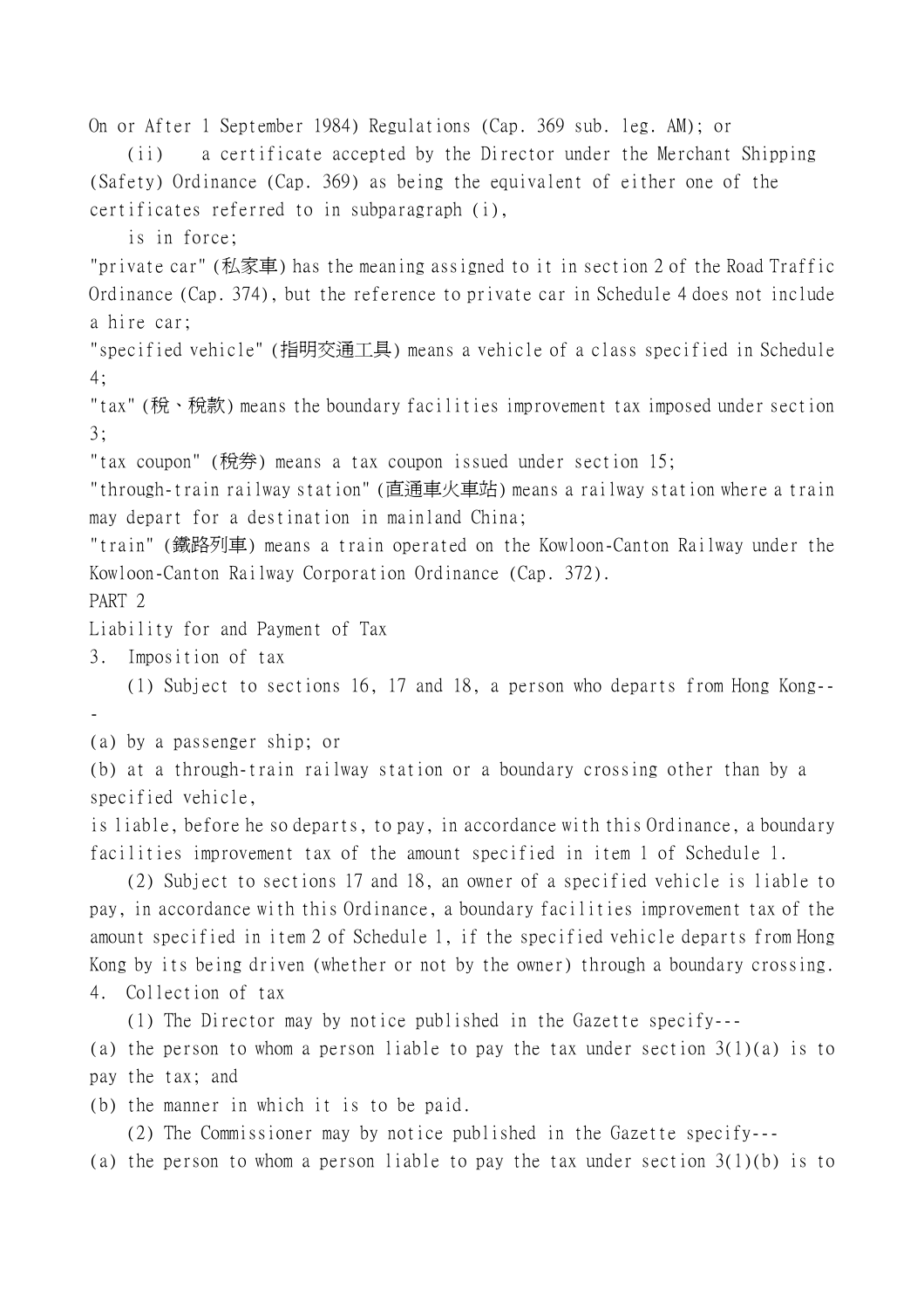pay the tax; and

(b) the manner in which it is to be paid.

(3) A person liable to pay the tax under section 3(1)(a) shall pay the tax to the person specified in the notice published under subsection (1) in the manner specified in the notice.

(4) A person liable to pay the tax under section  $3(1)(b)$  shall pay the tax to the person specified in the notice published under subsection (2) in the manner specified in the notice.

(5) Where a notice published under subsection (1) or (2) specifies that the tax shall be paid to the operator of a passenger ship or land transport vehicle, the operator shall collect the tax and pay it under section 7 to---

(a) if it is paid by a passenger of a passenger ship, the Director; or

(b) if it is paid by a passenger of a land transport vehicle, the Commissioner. 5. Records

(1) An operator of a passenger ship or land transport vehicle departing from Hong Kong or for a boundary crossing shall maintain proper records of---

(a) persons who have boarded the ship or vehicle, as the case may be;

(b) the tax paid and the tax payable by passengers to the operator; and

(c) such other information relating to the tax or the collection of the tax as the Director or Commissioner may reasonably require.

(2) The Director or Commissioner may, at any reasonable time, inspect and take copies of or seize the records maintained under subsection (1) by an operator of a passenger ship or land transport vehicle.

(3) Subsection (1) only applies to an operator of a passenger ship or land transport vehicle the passengers of which are required to pay the tax to the operator in accordance with a notice published under section 4.

6. Returns

(1) An operator of a passenger ship required to maintain records under section 5(1) shall furnish a return to the Director, in such form and by such dates as the Director may specify, giving---

(a) details of departures from Hong Kong of the ship;

(b) details of persons carried in the ship;

(c) the tax payable by passengers to the operator; and

(d) such other information relating to the tax or the collection of the tax as the Director may reasonably require.

(2) An operator of a land transport vehicle required to maintain records under section 5(1) shall furnish a return to the Commissioner, in such form and by such dates as the Commissioner may specify, giving---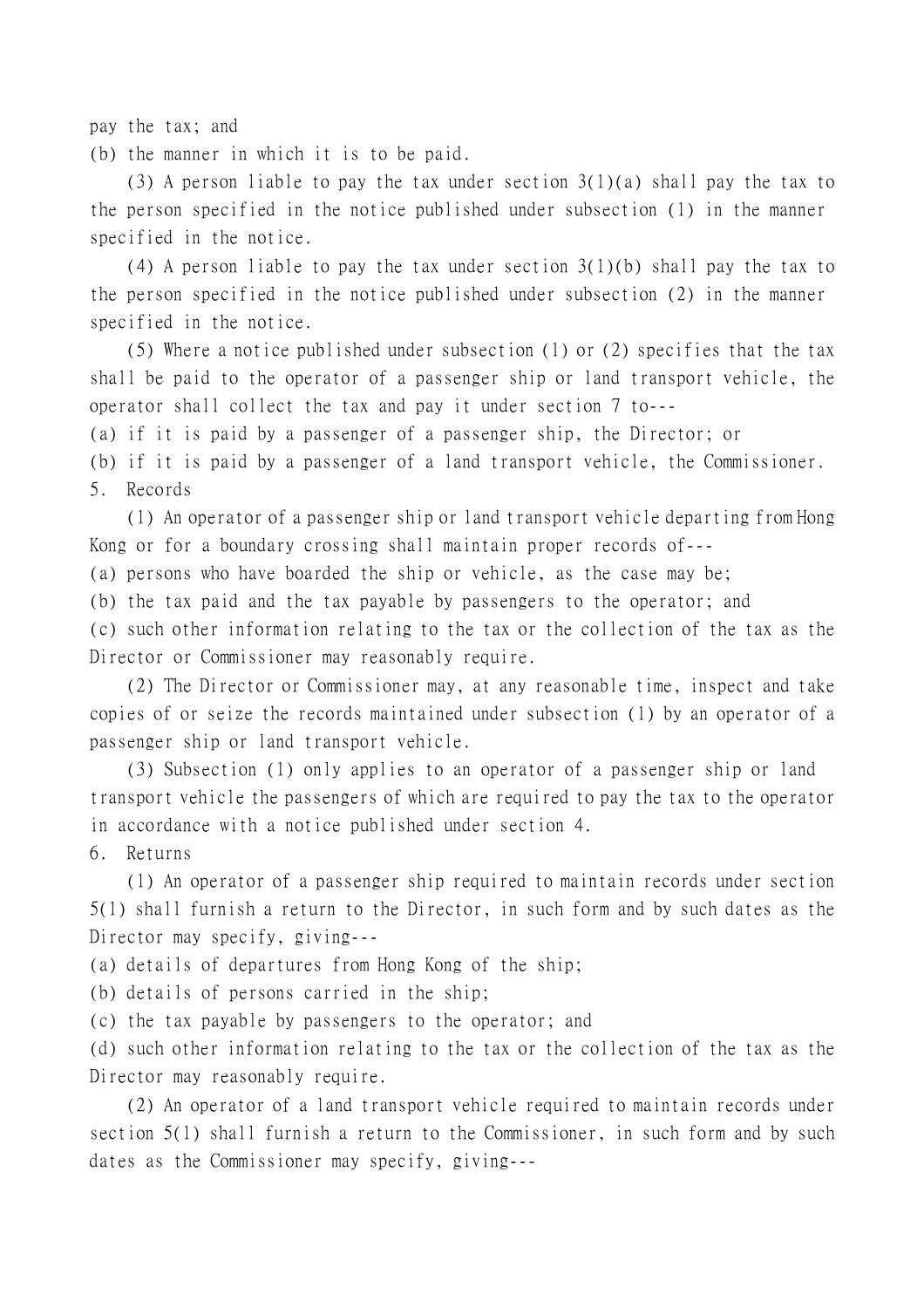(a) details of departures from Hong Kong of the vehicle and of journeys made by the vehicle to a boundary crossing;

(b) details of persons carried in the vehicle;

(c) the tax payable by passengers to the operator; and

(d) such other information relating to the tax or the collection of the tax as the Commissioner may reasonably require.

(3) Nothing in this section derogates from or affects the obligation of the operator to furnish information under any other enactment on operations of the passenger ship or land transport vehicle to the Director, Commissioner or any other person.

7. Payment of tax by operators

(1) The amount of the tax due by an operator of a passenger ship or land transport vehicle from time to time in respect of the tax payable by passengers to that operator shall be assessed---

(a) in the case of an operator of a passenger ship, by the Director; and

(b) in the case of an operator of a land transport vehicle, by the Commissioner.

(2) In assessing the amount of the tax under subsection (1), the Director or Commissioner is not bound by the information in any return furnished under section 6, but may use such further or other means of assessment as he thinks fit.

(3) Where a return is furnished to the Director or Commissioner under section 6(1) or (2), the operator of the passenger ship or land transport vehicle shall within the period and in the manner specified by the Director or Commissioner, as the case may be, pay to him the amount of the tax payable by the passengers of the passenger ship or land transport vehicle during the period to which the return relates.

(4) The Director or Commissioner may from time to time issue to the operator of the passenger ship or land transport vehicle a notice of demand specifying---

(a) the amount of the tax assessed under subsection  $(1)(a)$  or (b); or

(b) if the amount of the tax paid to the Director or Commissioner under subsection (3) in respect of the period to which the assessment relates is less than the amount of the tax assessed under subsection (1)(a) or (b) in respect of the same period, the amount of the tax that equals to the shortfall.

(5) The operator shall pay to the Director or Commissioner, as the case may be, the amount of the tax specified in the notice of demand within 14 days after the date of the notice issued by the Director or Commissioner.

8. Payment of tax by owners of specified vehicles

(1) Where an owner of a specified vehicle is liable to pay the tax under section 3(2), the Commissioner shall from time to time issue to the owner a notice of demand specifying the amount of the tax payable during the period specified in the notice.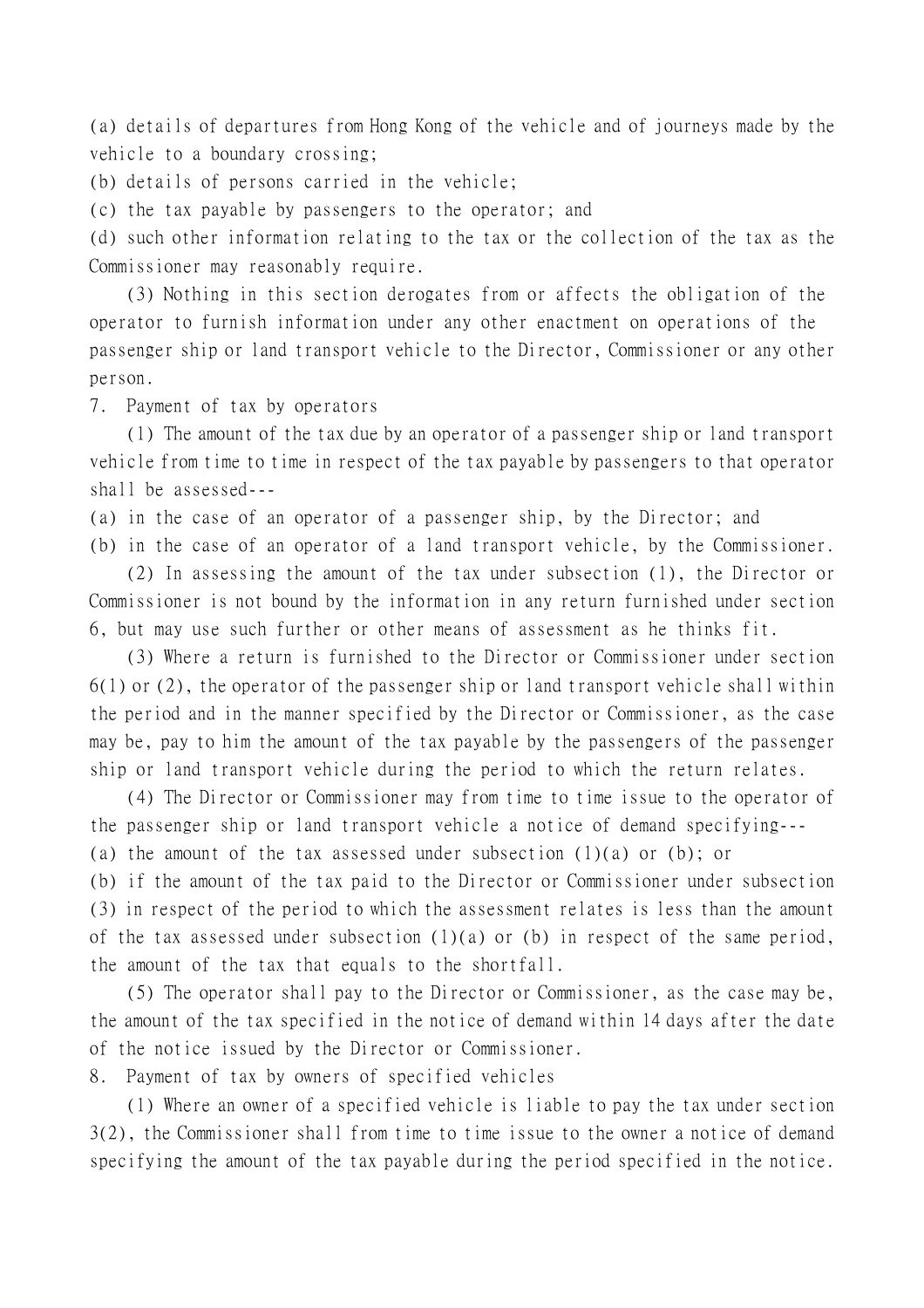(2) The owner shall pay to the Commissioner the amount of the tax specified in the notice of demand within 14 days after the date of the notice.

(3) Where the Commissioner is satisfied that a specified vehicle is likely to depart from Hong Kong and its owner would be liable to pay the tax in respect of the departure, the Commissioner may, before he issues a closed road permit valid for not more than 1 month in respect of the specified vehicle under regulation 49 of the Road Traffic (Registration and Licensing of Vehicles) Regulations (Cap. 374 sub. leg. E), demand that the owner pay the tax by the date specified by the Commissioner.

(4) Where the demand under subsection (3) is not complied with, the Commissioner may refuse to issue the closed road permit.

9. Objection to notice of demand

(1) A person who is aggrieved by a notice of demand issued by the Director or Commissioner under section 7(4) or 8(1) may, within 1 month after the date of the notice, serve on the Director or Commissioner a notice of objection.

(2) The notice of objection shall state the grounds of objection and shall be accompanied by documentary evidence relied upon by the person in support of the objection.

(3) Where a person has served a notice of objection under subsection (1), the Director or Commissioner shall within 6 months after the expiration of the 1 month period referred to in subsection (1)---

(a) consider the objection and shall confirm, vary or rescind the notice of demand; and

(b) serve on the person a notice of his decision in respect of the objection.

(4) A person who has served a notice of objection under this section may withdraw the objection, at any time before a notice of decision in respect of the objection is served on him under subsection (3), by serving a notice of withdrawal on the Director or Commissioner.

(5) The service of a notice of objection under this section does not affect the operation of section 7(5) or 8(2).

10. Appeal

(1) A person on whom a notice of decision has been served under section 9 may, within 1 month after the date of the notice, appeal against the decision to the District Court.

(2) On an appeal under this section, the District Court may confirm, vary or rescind the decision and may make such consequential orders, including orders as to payment of costs, as it thinks fit.

(3) The District Court Rules Committee may make rules for the purposes of this section.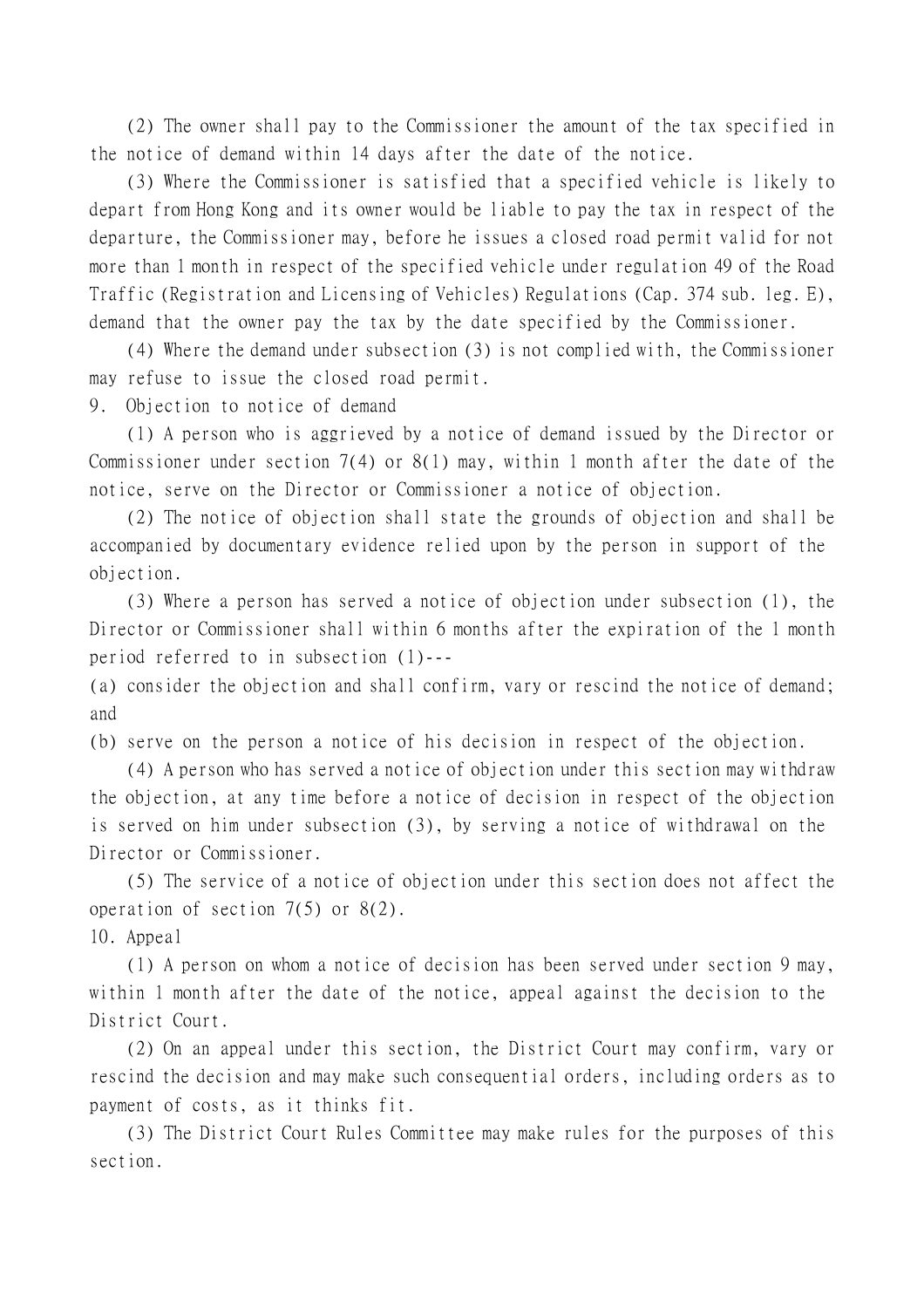11. Additional sum payable for tax in default

(1) Where any amount of the tax is not paid within the period referred to in section 7(3) or (5) or 8(2), it is to be regarded as being in default and the Director or Commissioner, as the case may be, may order that a sum not exceeding 5 per cent of the amount in default shall be added to that amount and recovered with it.

(2) Where any amount of the tax is in default for a period of not less than 6 months from the date when it was regarded to be in default, the Director or Commissioner, as the case may be, may order that a sum not exceeding 10 per cent of the total unpaid amount of---

(a) the amount of the tax in default; and

(b) any sum added to that amount under subsection (1),

shall be added to such total unpaid amount and recovered with it.

(3) The payment by the operator or owner of any amount in accordance with subsection (1) or (2) or section 7 or 8 does not prevent---

(a) the Director or Commissioner, where it appears to him that a further amount of the tax remains payable by the operator or owner in respect of any period, from making an assessment of that amount and issuing a notice of demand under section 7(4) or 8(1) for the amount; or

(b) the operator or owner from claiming a refund of any overpayment made by him to the Director or Commissioner and proved to the satisfaction of the Director or Commissioner, as the case may be.

12. Recovery of tax

(1) The amount of the tax---

(a) payable by a person under section 3(1); or

(b) payable by an operator or owner under section 7 or 8, and any additional sum payable under section 11,

is recoverable from the person, operator or owner, as the case may be, as a civil debt due to the Government.

(2) Where the operator has appointed an agent under section 26 to perform his function under section 7, the amount of the tax or the additional sum referred to in subsection (1)(b) is recoverable from the operator or the agent or the operator and the agent jointly as a civil debt due to the Government.

(3) Proceedings for the recovery of the amount of the tax or the additional sum referred to in subsection (1)(b) may be brought in the District Court notwithstanding that the amount to be recovered is in excess of the sum mentioned in section 33 of the District Court Ordinance (Cap. 336).

(4) In any proceedings under subsection (3), the Government may claim in one action the amount of the tax payable in respect of any number of persons.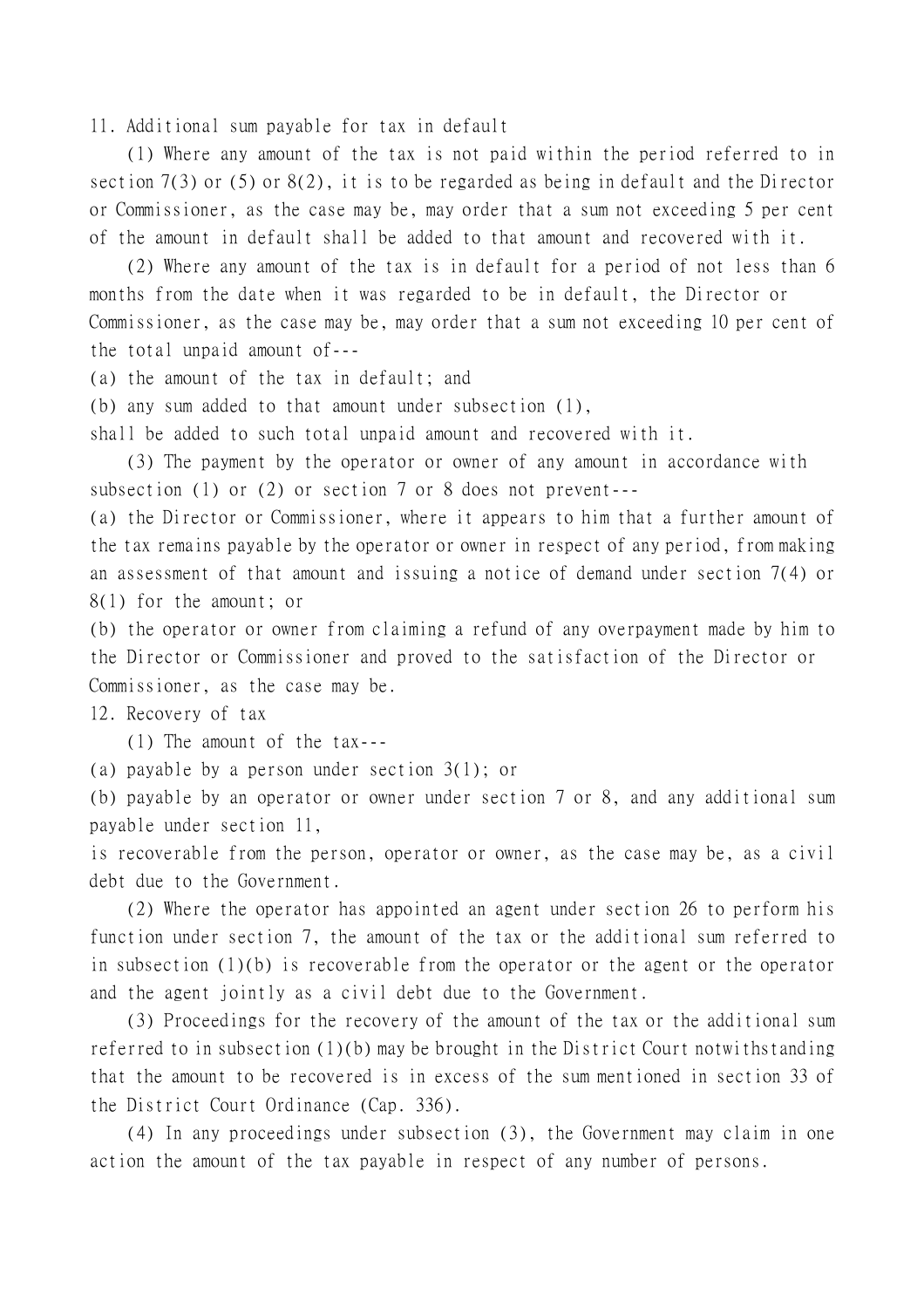(5) A certificate purporting to be signed by the Director or Commissioner stating the number and categories of persons in respect of whom the tax is payable and the total amount of the tax assessed in respect of them is, until the contrary is proved, sufficient evidence, on its production by the Government, of the facts stated in the certificate and of the correctness of the assessment.

13. Appointment of person in lieu of

operator to collect tax

(1) Without prejudice to the liability of an operator for any amount under this Ordinance, the Director or Commissioner may, if it appears to him for any reason that any tax is unlikely to be collected by an operator, appoint a person in lieu of the operator to collect that tax.

(2) Where a person is appointed by the Director or Commissioner under subsection (1), references to an operator in sections 4 and 24 shall be construed as references to the person so appointed.

14. Collecting tax by authorized persons

(1) The Director or Commissioner may authorize in writing, on such terms and conditions as he considers appropriate, a person to collect the tax from a person.

(2) Any tax collected by an authorized person shall be paid by him to---

(a) if he is authorized by the Director, the Director; and

(b) if he is authorized by the Commissioner, the Commissioner,

in the manner determined by the Director or Commissioner, as the case may be.

(3) Where the Director or Commissioner authorizes a person under subsection (1), he may determine the manner in which the tax is to be collected by that person.

(4) Where the Director or Commissioner exercises his power under subsection (1), he shall as soon as possible cause to be published in the Gazette a notice giving particulars of the authorized person.

(5) An authorized person shall maintain proper records of the tax paid to him and such other information relating to the tax or the collection of the tax as the Director or Commissioner may reasonably require.

(6) The Director or Commissioner may, at any reasonable time, inspect and take copies of or seize the records maintained by the authorized person under subsection  $(5).$ 

15. Tax coupon and monthly ticket

(1) Without prejudice to the generality of section 14(1) or (3), the Director or Commissioner may issue, and an authorized person may with the approval of the Director or Commissioner issue, tax coupons and monthly tickets for sale for the purpose of collecting the tax from a person.

(2) A tax coupon and monthly ticket shall be in such form as the Director or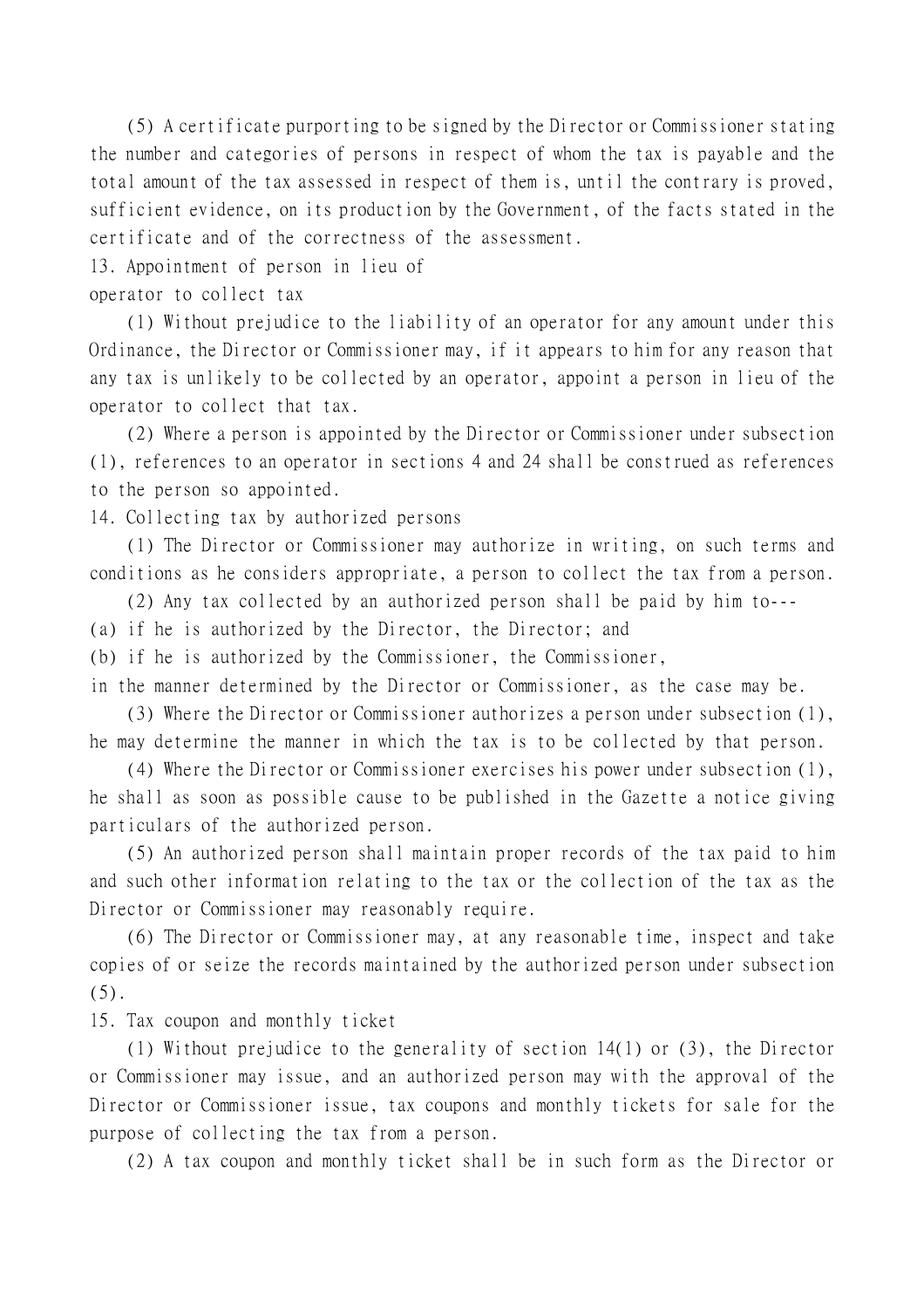Commissioner may specify.

(3) A monthly ticket shall only be valid for the month recorded in the ticket.

(4) The Director or Commissioner or an authorized person who has obtained the Director's or Commissioner's approval to issue tax coupons and monthly tickets may, on receipt of the appropriate amount specified in item 3 or 4 of Schedule 1, issue a tax coupon or monthly ticket to a person or renew a monthly ticket issued to a person.

(5) A tax coupon or monthly ticket may be issued subject to such conditions as the Director or Commissioner may think appropriate, including but not limited to conditions in accordance with which the tax coupon or monthly ticket shall be surrendered or presented for the purposes of subsection (8).

(6) An authorized person shall maintain proper records and accounts of the tax coupons and monthly tickets issued or renewed by him.

(7) The Director or Commissioner may, at any reasonable time, inspect or take copies of or seize the records and accounts maintained by the authorized person under subsection (6).

(8) Without prejudice to any other manner in which the tax may be paid pursuant to section 4 but subject to subsection (9), a person is regarded as having paid the tax for the purposes of sections 3(1) and 4 if he---

(a) surrenders a tax coupon in accordance with the conditions subject to which it was issued;

(b) presents the valid monthly ticket issued to him, in accordance with the conditions subject to which it was issued; or

(c) pays the tax in any other manner determined by the Director or Commissioner under section 14(3) and shows evidence of such payment.

(9) Subsection (8)(b) does not apply to a person departing from Hong Kong by a ship referred to in paragraph (b) of the definition of "passenger ship" in section 2.

(10) Nothing in this section shall be construed as affecting the powers of the Director or Commissioner under section 13 or the functions of an operator under this Ordinance.

PART 3

Relief and Refund

16. Exemption for students

(1) The Director or Commissioner may, upon application, exempt a person from liability to pay the tax under section 3(1), if he is satisfied that---

(a) (i) the person's usual place of residence is in the Guangdong Province or in Macau; and

(ii) the person is a full time student of or has been enrolled as a full time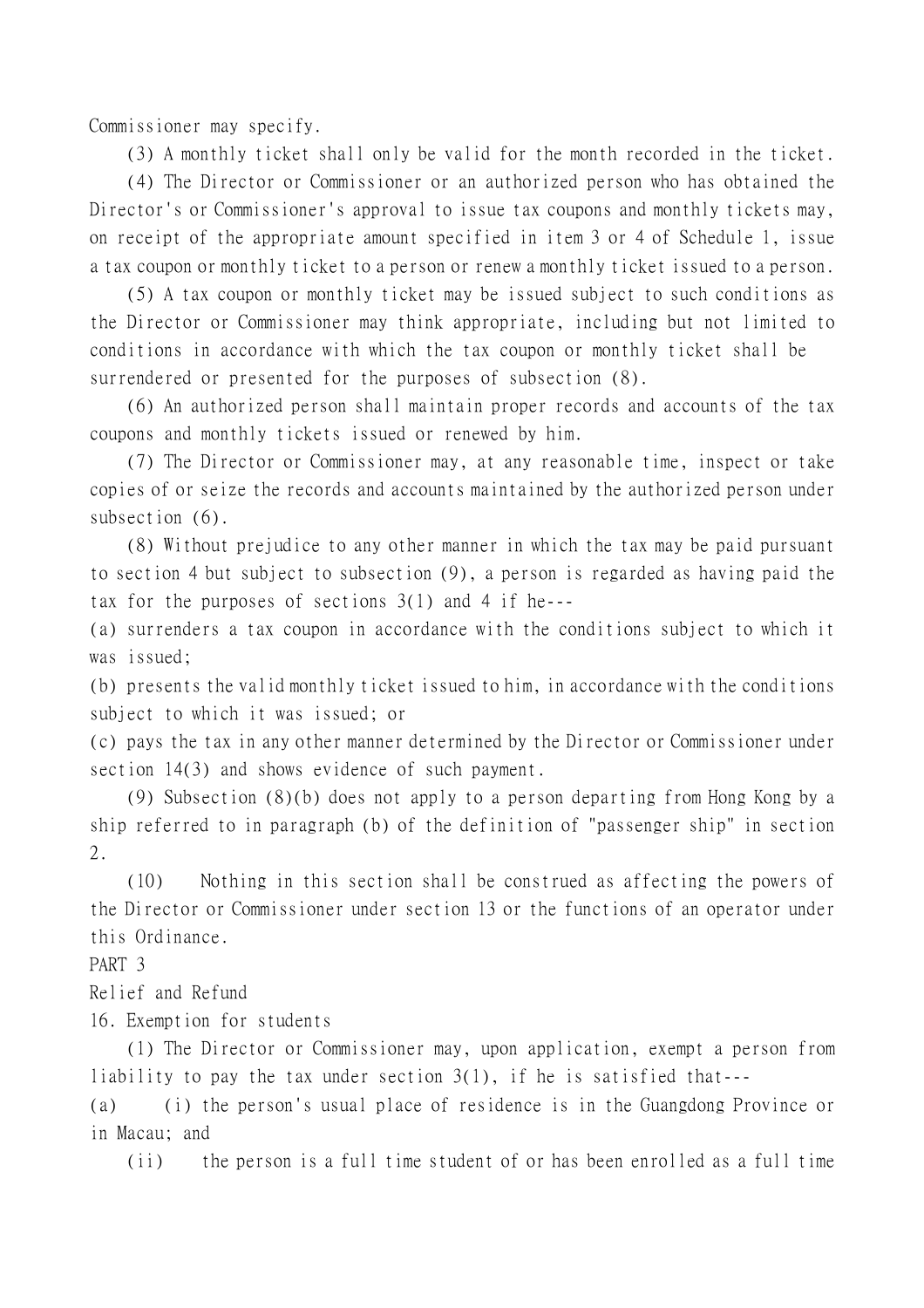student of a primary or secondary school in Hong Kong; or

(b) (i) the person's usual place of residence is in Hong Kong; and

(ii) the person is a full time student of or has been enrolled as a full time student of a primary or secondary school in the Guangdong Province or in Macau.

(2) An exemption granted under subsection (1) does not have the effect of exempting a person from liability to pay the tax under section 3(1) in the case of a departure from Hong Kong by a ship referred to in paragraph (b) of the definition of "passenger ship" in section 2.

(3) An application under this section shall be---

(a) made in such form and manner as the Director or Commissioner may determine; and (b) accompanied by such information or documents as the Director or Commissioner may reasonably require.

(4) The Director or Commissioner shall issue to a person exempt under subsection (1) a document evidencing the exemption.

(5) The Director or Commissioner may determine the form of a document of exemption issued under subsection (4).

(6) An exemption granted under this section is subject to such conditions as the Director or Commissioner may think appropriate.

(7) The Director or Commissioner may revoke an exemption granted under this section by notice in writing served on the person to whom the document of exemption was issued, if the Director or Commissioner is satisfied that the ground on which the exemption was granted has ceased to exist.

(8) The person on whom a notice is served under subsection (7) shall surrender the document of exemption issued to him to the Director or Commissioner within such period as may be specified in the notice.

17. Exemption for other persons

(1) A person of a description or class specified in Schedule 5 is exempt from liability to pay the tax under section 3(1).

(2) A person of a description or class specified in Schedule 6 is exempt from liability to pay the tax under section 3(2).

(3) The Chief Executive in Council may, by notice published in the Gazette, exempt any person from liability to pay the tax, or such part or proportion of the tax as is specified in the notice.

(4) This Ordinance applies to and in relation to a person who is exempt from liability to pay a part or proportion of the tax under subsection (3) as it applies to and in relation to a person who is not exempt from liability under that subsection. 18. Waiver of tax

The Chief Secretary for Administration may, where he is satisfied that payment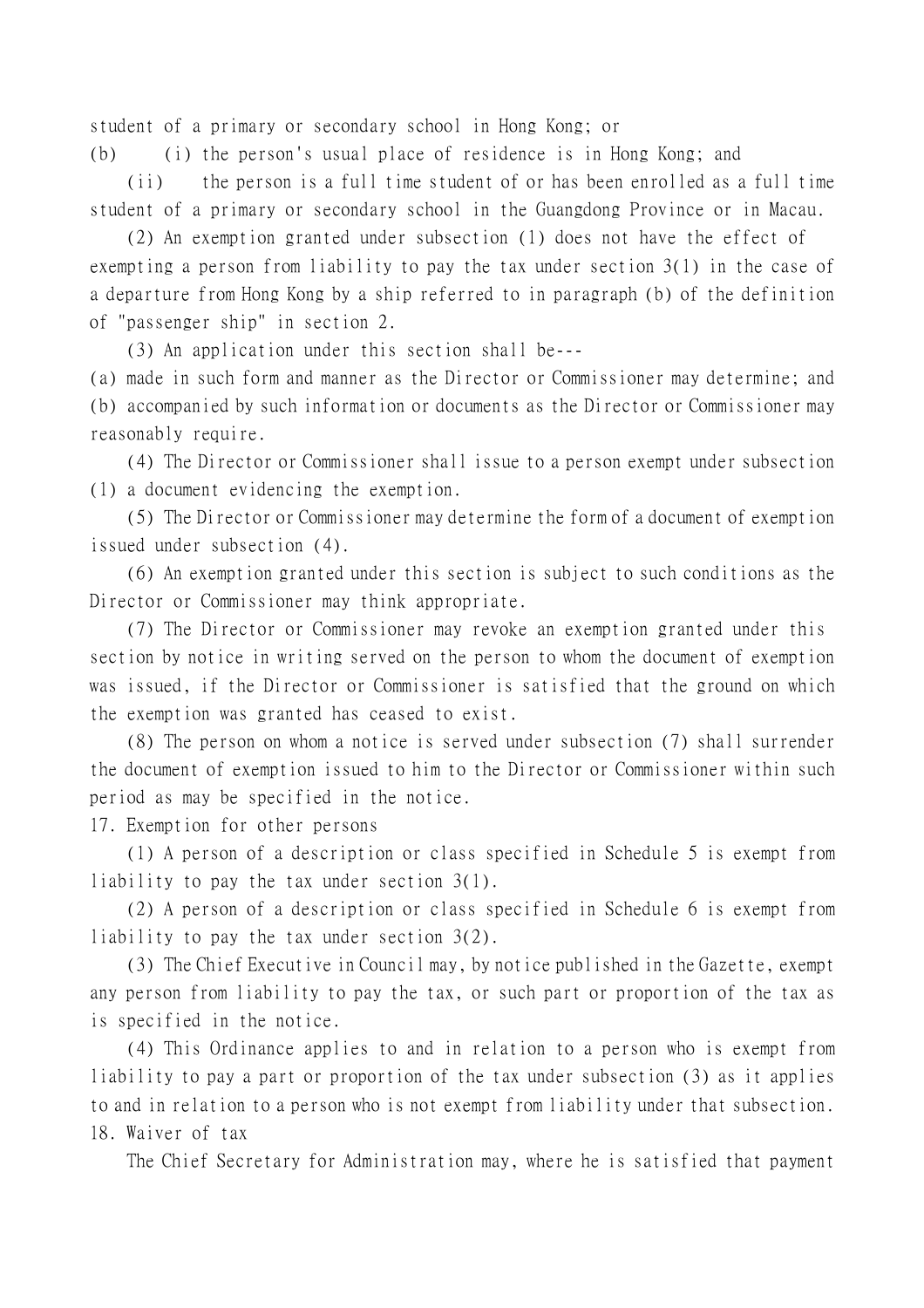of the tax by a person would entail or has entailed serious hardship or that it would in any particular circumstances be inequitable or contrary to the public interest to impose the tax---

(a) release the person liable to pay the tax from his liability; or

(b) direct that the tax or a part or proportion of the tax be refunded to the person. 19. Refund of tax

(1) Subject to section 20, the tax paid by a person who does not depart from Hong Kong on the occasion in respect of which he has paid the tax (otherwise than under section 15(8)(b)) shall be refunded by the person to whom the first-mentioned person has paid the tax.

(2) The tax paid by an owner of a specified vehicle which does not depart from Hong Kong on the occasion in respect of which he has paid the tax shall be refunded by the Commissioner.

(3) Where a tax coupon---

(a) is not used under section  $15(8)(a)$ ;

(b) is not damaged; and

(c) is surrendered by any person to the Director, Commissioner or the authorized person by whom it is issued,

the Director, Commissioner or authorized person, as the case may be, shall refund to that person, either in whole or in part, the amount he has paid for the issue of the tax coupon.

(4) Where---

(a) a direction to refund the tax to a person is made under section 18; or

(b) the tax has been paid by a person of a description or class specified in sections 6, 7, 8, 9, 10 and 11 of Schedule 5,

the tax shall be refunded by the Director or Commissioner.

(5) An overpayment made by an operator of a passenger ship or land transport vehicle or an owner of a specified vehicle under section 7, 8 or 11 to the Director or Commissioner shall be refunded by the Director or Commissioner, as the case may be.

20. Supplementary provisions relating to refund of tax

(1) For the purposes of section 19(1), a person is to be regarded as having departed from Hong Kong and accordingly no refund shall be made under that section  $if---$ 

(a) in the case of a person intending to depart from Hong Kong by a ferry vessel referred to in paragraph (a) of the definition of "passenger ship" in section 2, the person has entered the area declared to be a restricted area under paragraph 2 of the Hong Kong---Macau Ferry Terminal Restricted Area Boundaries Notice (Cap. 313 sub.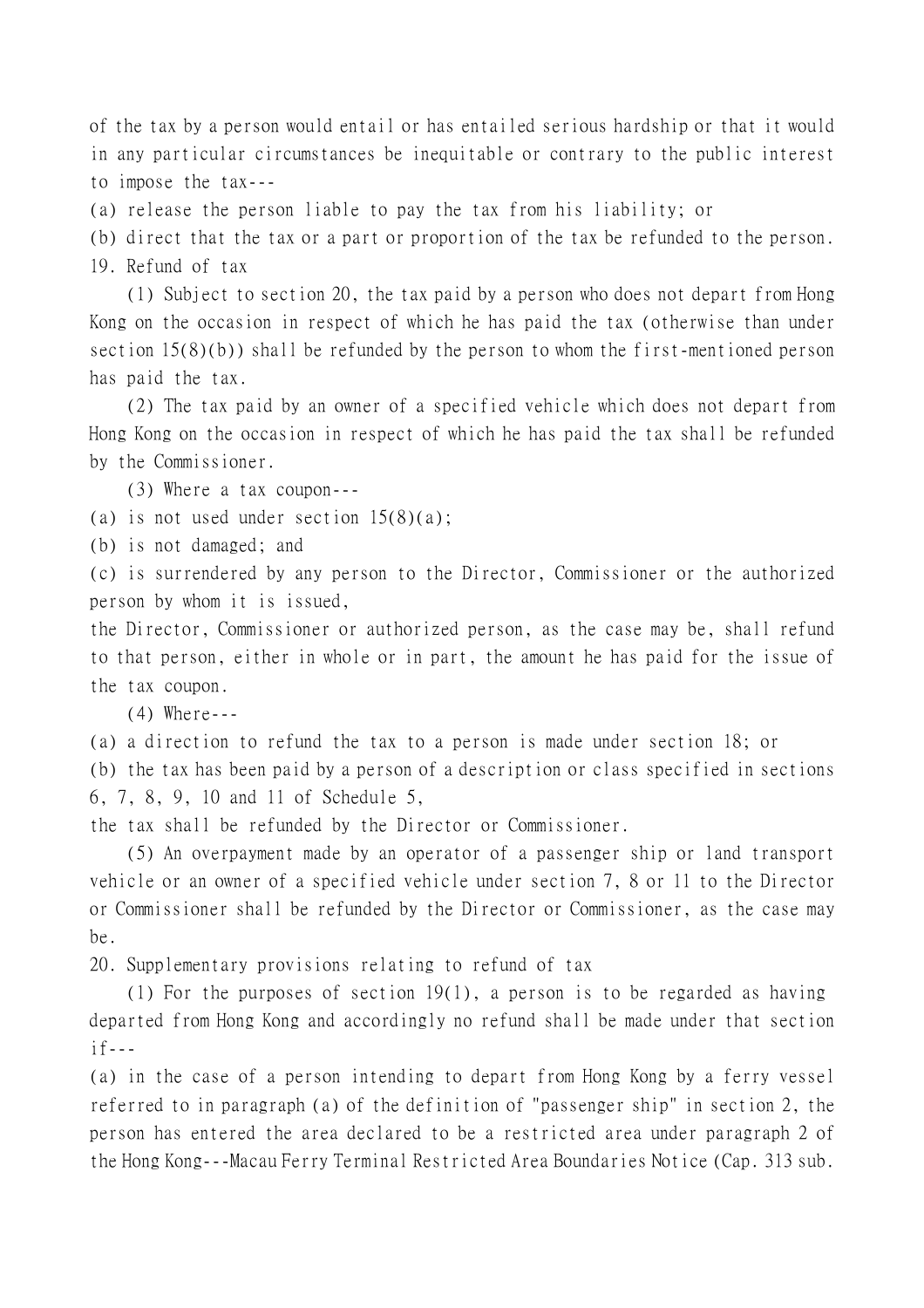leg. M) or paragraph 1 of the China Ferry Terminal Restricted Area Boundaries Notice (Cap. 313 sub.

 $leg. W)$ ;

(b) in the case of a person intending to depart from Hong Kong by a ship referred to in paragraph (b) of the definition of "passenger ship" in section 2, the person has been examined under section 4(1) of the Immigration Ordinance (Cap. 115) prior to his departure;

(c) in the case of a person intending to depart from Hong Kong at a boundary crossing but subject to subsection (2), the person has entered the closed area within which that boundary crossing is located; and

(d) in the case of a person intending to depart from Hong Kong at a through-train railway station, the person has entered the paid area of the railway station.

(2) Where a person intends to depart from Hong Kong by taking a train to a boundary crossing, subsection (1)(c) does not apply and in such a case, no refund shall be made under section 19(1) if the person has left the paid area of the railway station at that boundary crossing.

(3) Subsection (1)(a), (b) and (d) does not apply if the person does not depart from Hong Kong due to a suspension or cancellation of the passenger service provided by the operator concerned.

21. Conditions of refund

(1) The Director or Commissioner may impose such conditions as he considers appropriate in respect of a refund (whether by himself or otherwise) under section 19 and the refund shall be subject to the conditions so imposed.

(2) A refund under section 19 shall be made in such manner as the Financial Secretary may, after consultation with the Director or Commissioner either generally or in any particular case, determine.

(3) No refund shall be made to any person of any payment for a monthly ticket issued under section 15(4), irrespective of whether or not the monthly ticket is used under section  $15(8)(b)$ .

PART 4

Enforcement

22. Offences

(1) A person liable to pay the tax who---

(a) fails to pay the tax in accordance with section  $3(1)$  or  $4(3)$  or  $(4)$ ;

(b) makes a false statement or representation with intent to evade payment of the tax; or

(c) in any other way, evades or attempts to evade payment of the tax, commits an offence and is liable to a fine at level 4.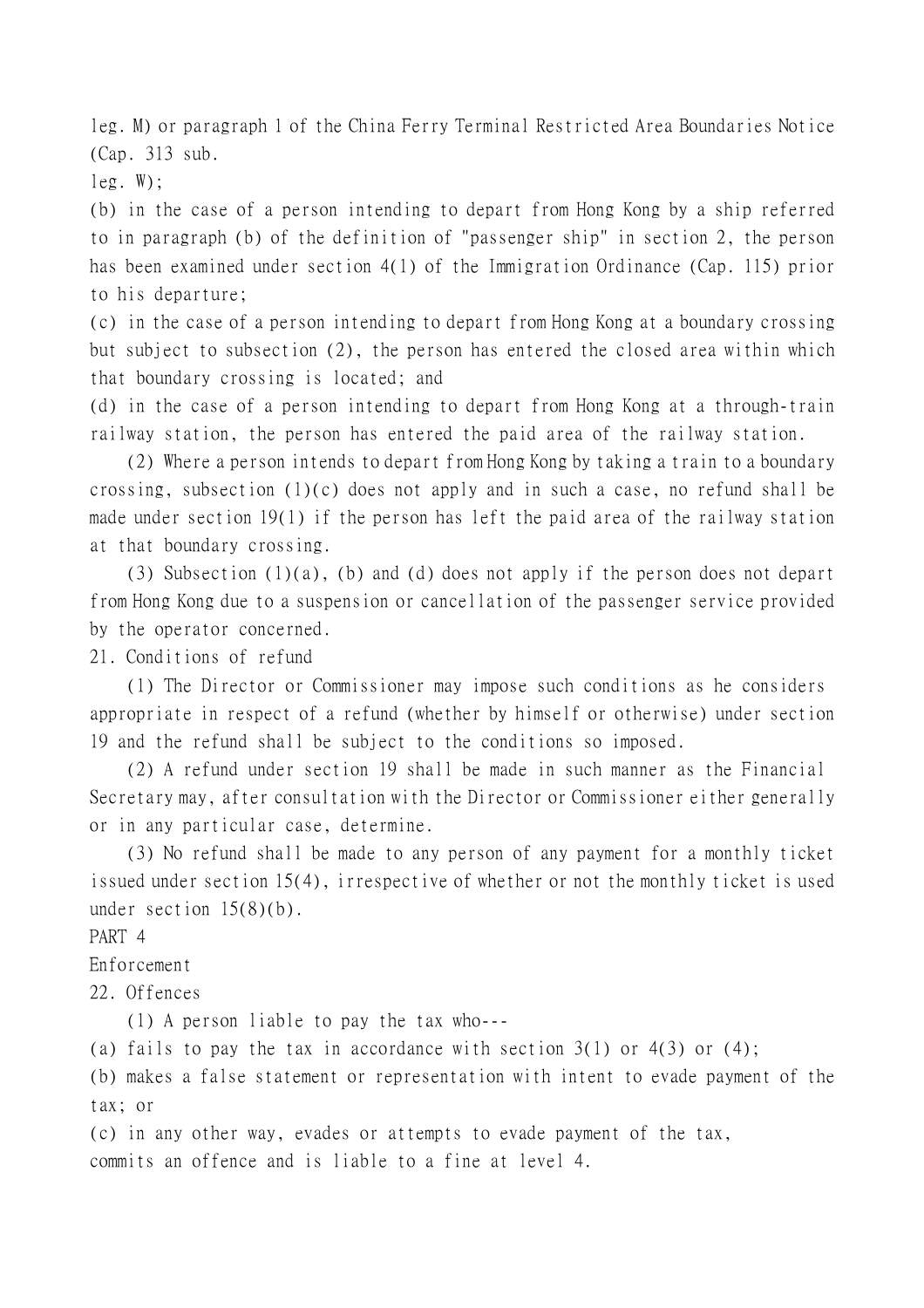(2) Where a notice published under section 4 specifies that the tax shall be paid before a person liable to pay the tax boards a passenger ship or land transport vehicle, a person who authorizes or permits the first-mentioned person not having so paid the tax to board the passenger ship or land transport vehicle commits an offence and is liable to a fine at level 4 and to imprisonment for 6 months.

(3) In proceedings for an offence under subsection (2), it is a defence to show that the accused did not know, and could not reasonably have ascertained, that at the relevant time the person---

(a) was liable to pay the tax; or

(b) had not paid the tax.

(4) A person who obstructs a person in the performance of a function under this Ordinance commits an offence and is liable to a fine at level 4 and to imprisonment for 6 months.

(5) Where section 5(1) or 6(1) or (2) is contravened, the operator and his agent appointed to perform his functions under that section commit an offence and each of them is liable---

(a) on conviction upon indictment to a fine at level 6 and, in the case of an individual, to imprisonment for 2 years; and

(b) on summary conviction to a fine at level 5 and, in the case of an individual, to imprisonment for 1 year,

and is liable in addition to a further fine of \$3,000 for every day on which the offence continues.

 $(6)$  A person who---

(a) in a return furnished under section 6 makes any statement or gives any information which the person knows to be incorrect in a material particular or recklessly makes any statement or gives any information which is incorrect in a material particular or knowingly omits any material particular from the return;

(b) makes a false statement or representation with intent to obtain a refund of the tax under section 19; or

(c) being a passenger liable to pay the tax before boarding a passenger ship or land transport vehicle, boards or attempts to board the passenger ship or land transport vehicle without having paid the tax,

commits an offence and is liable to a fine at level 4.

23. Arrest

(1) A police officer or a person authorized by the Director or Commissioner for the purposes of this section may arrest without warrant any individual reasonably suspected of committing an offence under this Ordinance.

(2) A person arrested under subsection (1) shall be taken forthwith to the nearest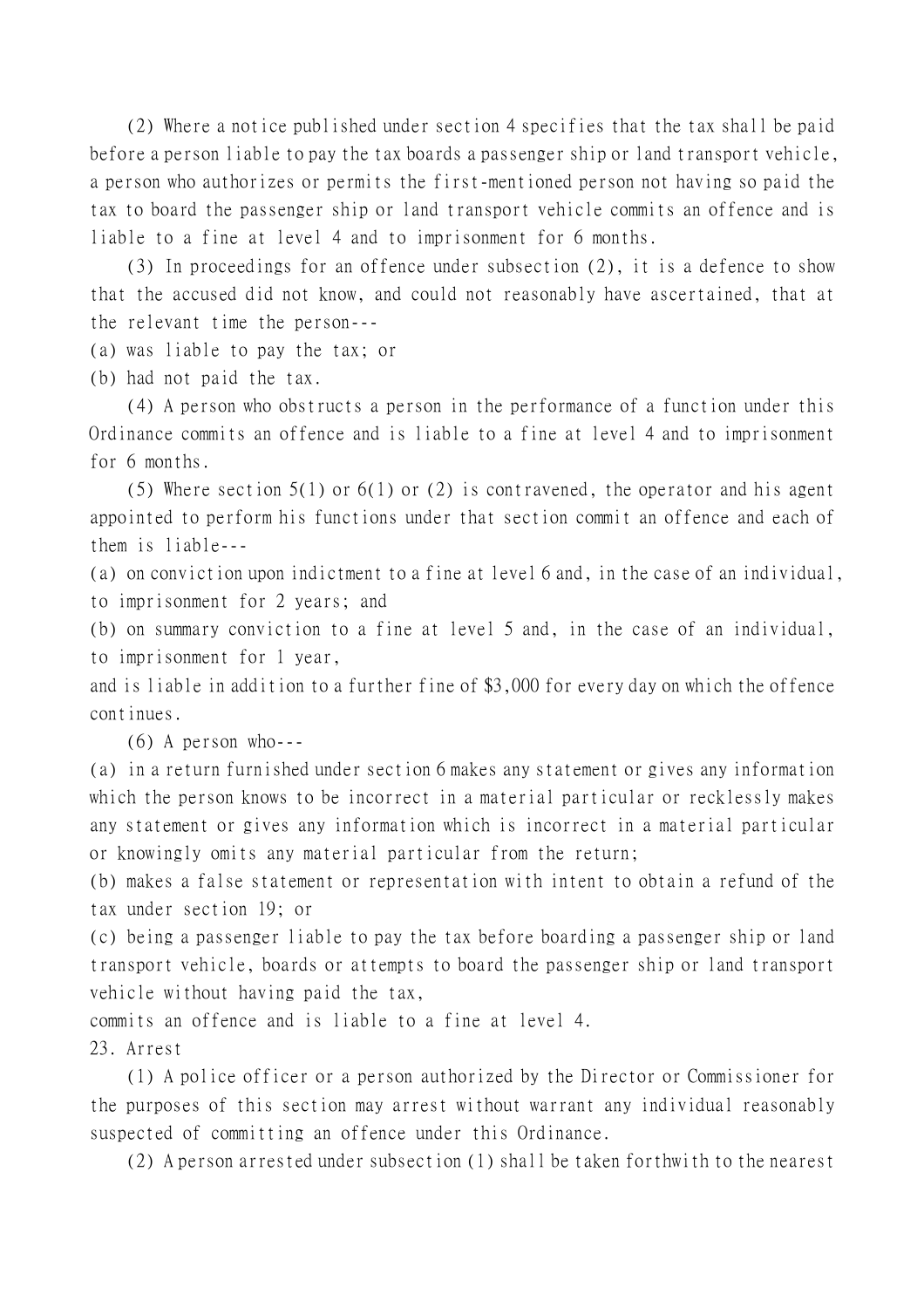police station and thereafter section 52 of the Police Force Ordinance (Cap. 232) applies.

(3) A person authorized by the Director or Commissioner for the purposes of this section may stop and require any individual reasonably suspected of committing an offence under section 22 to give his name and address and to produce any document in his possession which is or contains evidence of that information.

(4) A person who fails to comply with a requirement made under subsection (3) commits an offence and is liable to a fine at level 4.

24. Evidence of payment of tax etc.

(1) A person liable to pay the tax under section 3(1) or exempt under section 16 or 17(1) to pay the tax shall produce on demand---

(a) by the Director or Commissioner;

(b) by an authorized person; or

(c) if the person is a passenger of a passenger ship or land transport vehicle, by the operator of the passenger ship or land transport vehicle or a person authorized by the operator for the purposes of this subsection,

evidence of having paid the tax or of his exemption.

(2) Where a person fails to produce evidence to the satisfaction of the operator or a person authorized by the operator in accordance with subsection (1), the operator or the person authorized by the operator for the purposes of that subsection may, if the person is required to pay the tax before boarding a passenger ship or land transport vehicle pursuant to a notice published under section 4, refuse to allow the person to board the passenger ship or land transport vehicle.

(3) Where a person exempt under section 16 or 17(1) fails to produce evidence in accordance with subsection (1) to the satisfaction of the Director, Commissioner, authorized person, operator or the person authorized by the operator for the purposes of that subsection, the person is liable to pay the tax under section 3(1) as if he were not so exempt, and the provisions of this Ordinance (including section 22) shall apply accordingly.

(4) In relation to a person exempt under section 16, it is not sufficient evidence of his exemption for the purposes of this section unless he produces the document of exemption issued to him under section 16(4).

25. Refusal to issue port clearance, vehicle licence etc.

(1) Where---

(a) any amount of the tax in respect of a passenger who departed from Hong Kong by a passenger ship is regarded to be in default under section 11; or (b) any additional sum in respect of that amount remains unpaid, the Director may---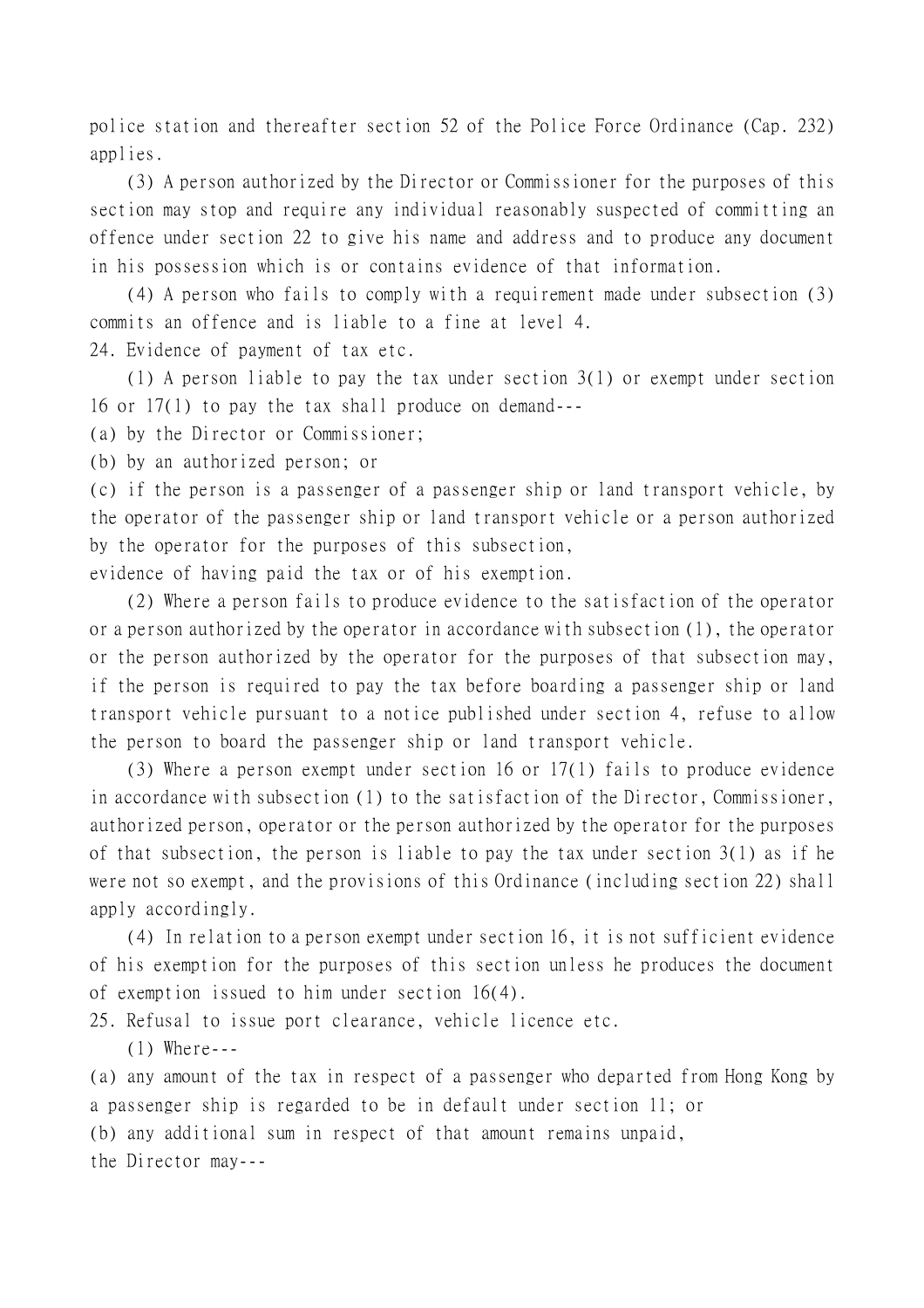(c) refuse to grant a port clearance for that passenger ship; or

(d) prohibit that passenger ship from entering or leaving a terminal. (2) Where---

(a) any amount of the tax payable by an operator of a land transport vehicle or by an owner of a specified vehicle is regarded as being in default under section 11; or

(b) any additional sum in respect of that amount remains unpaid,

the Commissioner may refuse to issue or renew a vehicle licence or international circulation permit in respect of---

(c) that specified vehicle or any other motor vehicle the owner of which is the owner of that specified vehicle; or

(d) that land transport vehicle or any other motor vehicle the owner of which is the owner of that land transport vehicle.

(3) In this section---

"additional sum" (附加款項), in relation to an amount of the tax which is regarded as being in default under section 11, means---

(a) a sum added to that amount of the tax under section 11(1); or

(b) a sum added under section  $11(2)$  to the total unpaid amount of that amount of the tax and the additional sum referred to in paragraph (a);

"port clearance" (出港證) means a port clearance referred to in section 15(1) of the Shipping and Port Control Ordinance (Cap. 313) or section 28(1) of the Merchant Shipping (Local Vessels) Ordinance (Cap. 548);

"terminal" (終點碼頭) means a terminal within the meaning of regulation 2 of the Shipping and Port Control (Ferry Terminals) Regulations (Cap. 313 sub. leg. H); "vehicle licence" (車輛牌照) means a vehicle licence issued under regulation 21(8) of the Road Traffic (Registration and Licensing of Vehicles) Regulations (Cap. 374 sub. leg. E).

PART 5

Miscellaneous

26. Appointment of agent

(1) An operator may, and if the operator is a corporation which does not have a place of business in Hong Kong, shall, appoint an agent in Hong Kong to perform the functions of the operator under this Ordinance on his behalf.

(2) An operator shall not appoint an agent to perform any of the functions of the operator under section 5(1), 6(1) or (2) or 7 without the prior approval of the Director or Commissioner.

(3) Where an operator has appointed an agent to perform any of the functions of the operator under section  $5(1)$ ,  $6(1)$  or (2) or 7, he may only revoke the appointment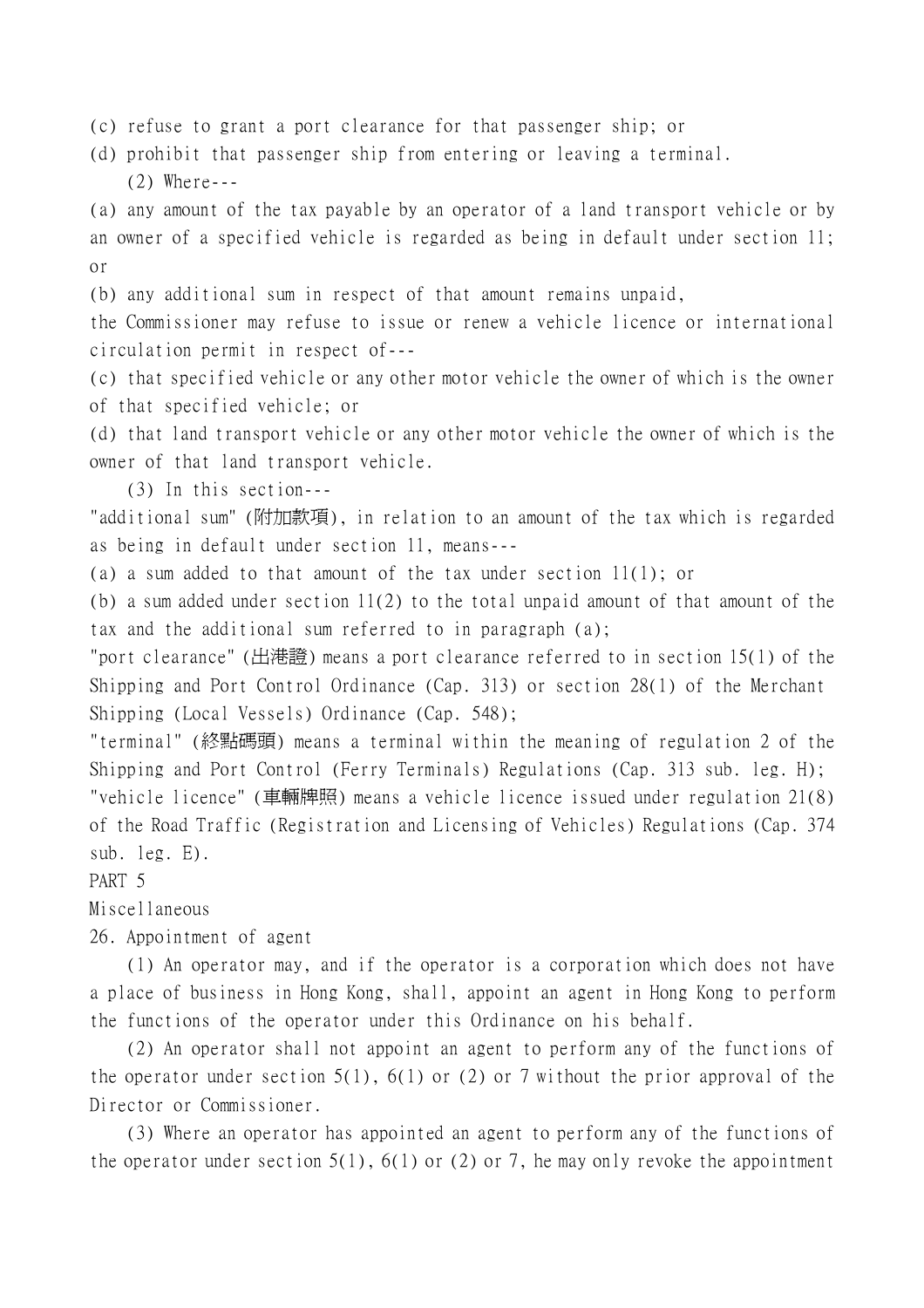by notice in writing to the agent and to the Director or Commissioner, as the case may be.

(4) An operator shall not appoint more than one agent to perform the functions of the operator under sections 5(1), 6(1) and (2) and 7.

(5) Where an agent is appointed under subsection (1) to perform the operator's functions under section 7, the operator and the agent shall be jointly and severally liable for the amount of the tax payable by the operator under section 7 and any additional sum payable by the operator under section 11, and for the purposes of those sections and section 12, a notice of demand issued under section 7(4) to either the operator or the agent shall be deemed to be a notice of demand issued to both.

(6) The Director and the Commissioner may appoint an agent to perform a function of the Director or Commissioner under this Ordinance on his behalf.

27. Collection fee

(1) The Financial Secretary may authorize the payment to an operator of a fee for collection of the tax.

(2) A fee referred to in subsection (1) shall be paid to the operator in such manner as the Financial Secretary may determine.

28. Liability of an employer

(1) Notwithstanding any term express or implied in any contract of employment, whether entered into before or after the commencement of this Ordinance, but subject to subsection (2), an employer is not liable to pay on behalf of an employee the tax payable by the employee or by any member of the employee's family under this Ordinance, nor to reimburse to the employee any such tax that has been paid, and no action lies against an employer in respect of the failure by the employer to so pay or reimburse any such tax.

(2) Subsection (1) does not apply where a contract of employment provides for payment of the tax expressly by reference to this Ordinance.

(3) In this section, the term "employer" (僱主) includes the Government. 29. Power to require information

(1) The Director or Commissioner may by notice in writing served on a person, whether or not the person is an operator of a passenger ship or land transport vehicle, require the person to supply such information as he may reasonably require for the performance of his functions under this Ordinance.

(2) The person shall supply the information within such time and in such manner as the Director or Commissioner may reasonably require.

(3) A person who fails to comply with subsection (2) commits an offence and is liable to a fine at level 3.

30. Delegation of function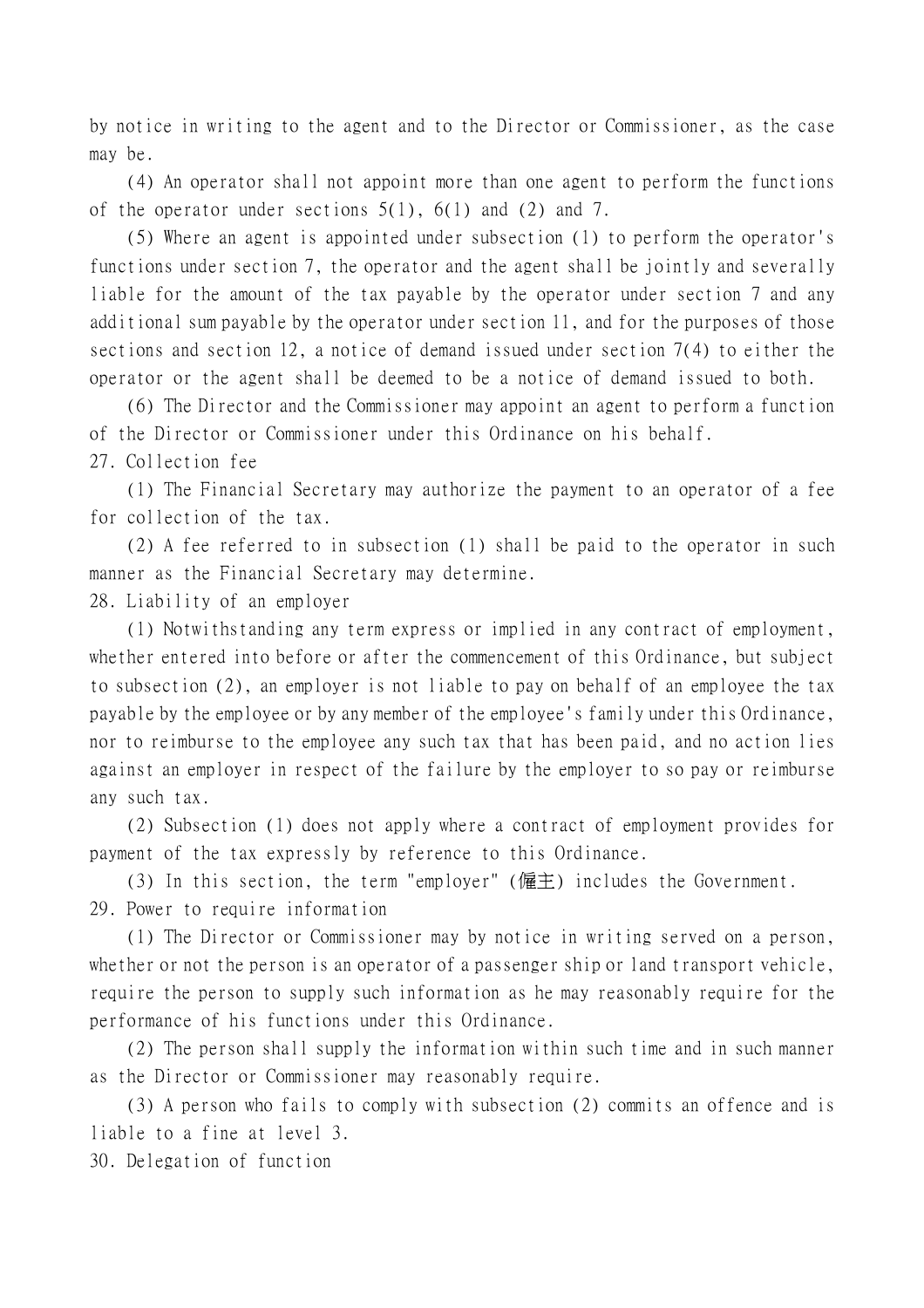(1) The Director or Commissioner may delegate any person to perform any of his functions under this Ordinance.

(2) Where the Director or Commissioner delegates a function under subsection (1), he may specify the manner in which that function is to be performed.

31. Notice not subsidiary legislation

```
A notice published under section 4, 14(4) or 17(3) is not subsidiary legislation.
32. Amendment of Schedules
```
(1) The Legislative Council may by resolution amend Schedule 1 or 4.

(2) The Commissioner may by notice published in the Gazette amend Schedule 2 or 3.

(3) The Chief Executive in Council may by order published in the Gazette amend Schedule 5 or 6.

PART 6

Consequential Amendments

33. Consequential amendments

The enactments specified in Schedule 7 are amended as set out in that Schedule. SCHEDULE 1 [ss. 3, 15 & 32]

Boundary Facilities Improvement Tax

- 1. For a person departing from Hong Kong, for each occasion \$18
- 2. For a specified vehicle departing from Hong Kong, for each occasion \$100
- 3. For issue of a tax coupon \$18
- 4. For issue or renewal of a monthly ticket \$270

------------------------------

SCHEDULE 2 [ss. 2 & 32]

Boundary Crossings

- 1. Lo Wu
- 2. Lok Ma Chau
- 3. Man Kam To
- 4. Sha Tau Kok SCHEDULE 3 [ss. 2 & 32]

Land Transport Vehicles

- 1. Train
- 2. Bus
- 3. Light bus
- 4. Goods vehicle
- 5. Hire car

------------------------------

SCHEDULE 4 [ss. 2 & 32]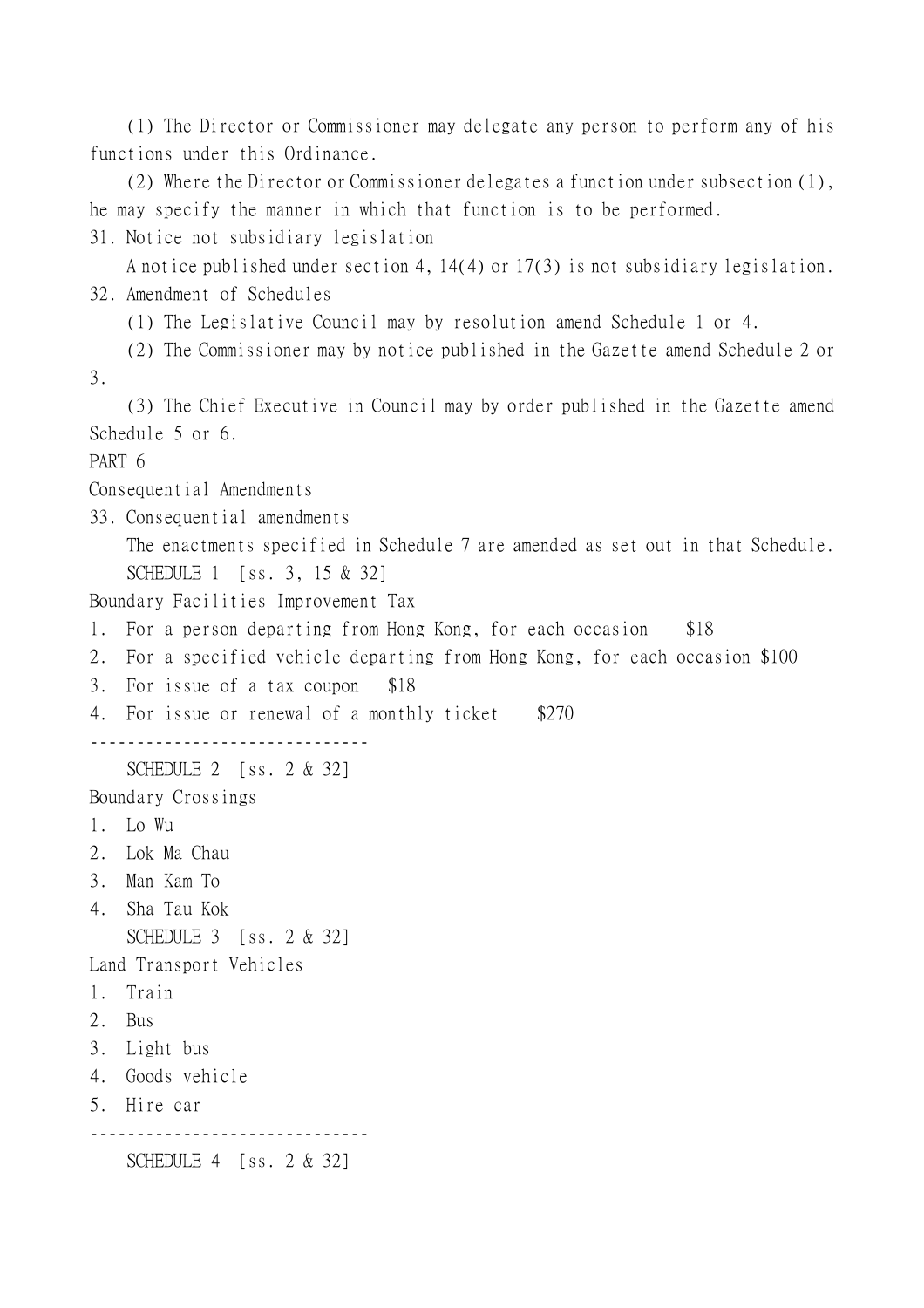Specified Vehicles

1. Private car

------------------------------

SCHEDULE 5 [ss. 17, 19 & 32 & Sch. 6] Persons Exempt from Liability to Pay Tax under Section 3(1) of this Ordinance

1. Children under 12 years of age.

2. Persons departing from Hong Kong by a passenger ship who are crew members of the ship or are responsible for performing on board the ship any function of the operator of the ship under this Ordinance or carrying out any maintenance or repair work on board the ship.

3. Persons departing from Hong Kong by a land transport vehicle who are responsible for operating the vehicle or performing on board the vehicle any function of the operator of the vehicle under this Ordinance.

4. Persons who---

(a) arrive in Hong Kong on board a passenger ship not destined for Hong Kong; and

(b) subsequently depart from Hong Kong by the ship when the ship leaves Hong Kong.

5. Persons who---

(a) arrive at the Hong Kong International Airport ("the airport") by air only for the purpose of onward travel from Hong Kong by a passenger ship which regularly conveys passengers between the airport and any part of China other than Hong Kong and which is approved by the Airport Authority of Hong Kong to berth at the airport;

(b) subsequently depart from Hong Kong by the ship for the purpose of their onward travel; and

(c) before their onward travel remain at all times within the Restricted Area of the airport specified pursuant to section 37 of the Airport Authority Ordinance (Cap. 483).

6. Persons who---

(a) arrive in Hong Kong on board a passenger ship solely by reason of distress, emergency or adverse weather; and

(b) subsequently depart from Hong Kong as soon as practicable.

7. Persons departing from Hong Kong by a passenger ship or land transport vehicle being used at the time of departure---

(a) for official or ceremonial purposes of the Government;

(b) for military, diplomatic or ceremonial purposes of the government of any country; or

(c) for official or diplomatic purposes of the United Nations or any specialized agency of the United Nations.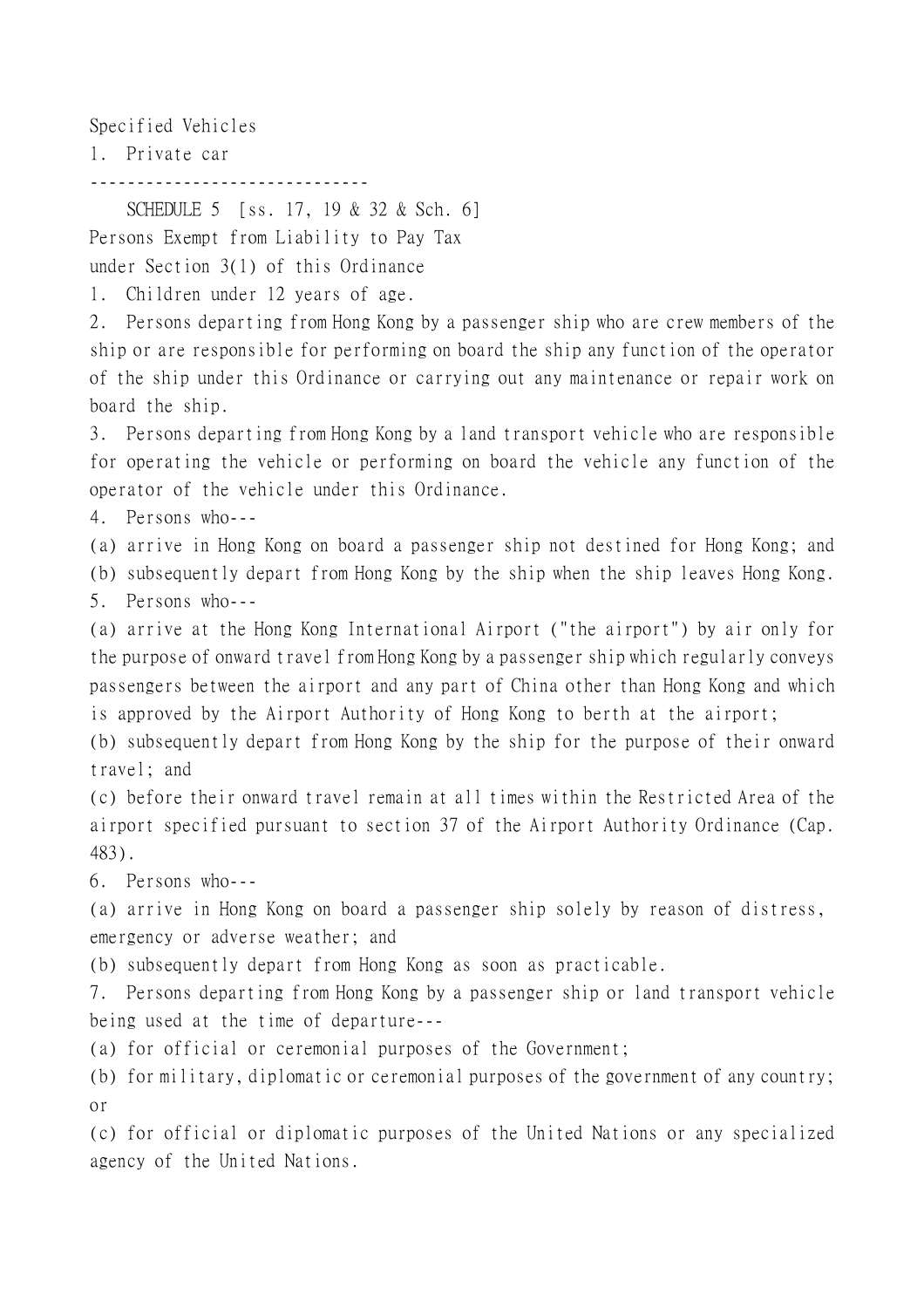8. Persons who are entitled to be accorded exemption from the tax by operation of---

(a) the International Organizations and Diplomatic Privileges Ordinance (Cap. 190);

(b) the Consular Relations Ordinance (Cap. 557);

(c) the International Organizations (Privileges and Immunities) Ordinance (Cap. 558);

(d) the Regulations of the People's Republic of China Concerning Diplomatic Privileges and Immunities in Schedule 5 to the Promulgation of National Laws 1997 (L.N. 379 of 1997); or

(e) the Regulations of the People's Republic of China Concerning Consular Privileges and Immunities in Schedule 3 to the Promulgation of National Laws (No. 2) 1997 (L.N. 386 of 1997).

9. Persons who---

(a) are members of the Chinese People's Liberation Army or are civilians sponsored by the Ministry of Defence of the Central People's Government; and

(b) are present in Hong Kong with or in connection with the Chinese People's Liberation Army,

and members of their families forming part of their households, if their journeys of departure have been sponsored by the appropriate authority or with the approval of the appropriate authority, as evidenced by a certificate issued by or on behalf of the Commander of the Hong Kong Garrison.

10. Personnel of the Liaison Office of the Central People's Government in the Hong Kong Special Administrative Region and members of their families forming part of their households, if their journeys of departure have been sponsored by it.

11. Personnel of the Office of the Commissioner of the Ministry of Foreign Affairs of the People's Republic of China in the Hong Kong Special Administrative Region and members of their families forming part of their households, if their journeys of departure have been sponsored by it.

------------------------------

SCHEDULE 6 [ss. 17 & 32] Persons Exempt from Liability to Pay Tax under Section 3(2) of this Ordinance

1. The Government.

2. A person of a description or class specified in section 8 of Schedule 5.

3. Owners of specified vehicles being used at the time of their departure for an official purpose of---

(a) the Chinese People's Liberation Army;

(b) the Liaison Office of the Central People's Government in the Hong Kong Special Administrative Region; or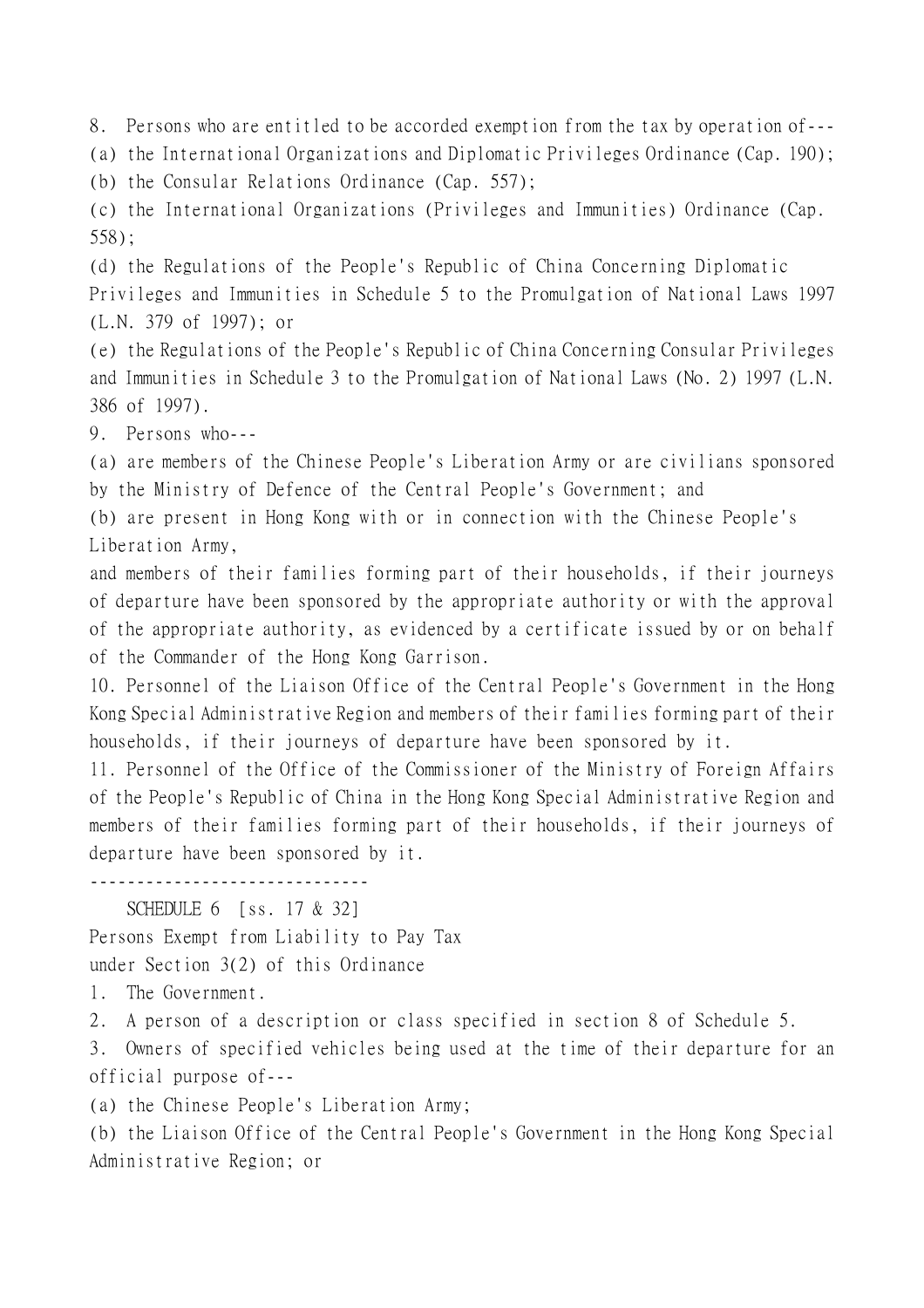(c) the Office of the Commissioner of the Ministry of Foreign Affairs of the People's Republic of China in the Hong Kong Special Administrative Region.

SCHEDULE 7 [s. 33]

Consequential Amendments

Magistrates Ordinance

1. Offences to which defendant may plead guilty by letter

The Third Schedule to the Magistrates Ordinance (Cap. 227) is amended by adding---

"18. Boundary Facilities Improvement Tax

Any offence against the Boundary Facilities Improvement Tax Ordinance  $($  of  $2003)$ .".

Shipping and Port Control (Ferry Terminals) Regulations

2. Returns by owners or masters

Regulation 8(c) of the Shipping and Port Control (Ferry Terminals) Regulations (Cap. 313 sub. leg. H) is repealed.

3. Embarkation fee

Regulation 34 is repealed.

4. Fees

The Schedule is amended by repealing Part 3.

Merchant Shipping (Local Vessels)(Ferry Terminals) Regulation

5. Returns by owners, agents or coxswains

Section 8(c) of the Merchant Shipping (Local Vessels)(Ferry Terminals) Regulation (Cap. 548 sub. leg. B) is repealed.

6. Embarkation fee

Section 29 is repealed.

Explanatory Memorandum

The object of this Bill is to impose a tax on persons departing from Hong Kong by sea or land, and on owners of specified vehicles in respect of departures from Hong Kong of those vehicles.

2. Clause 1 states the short title of the Bill and provides for its commencement.

3. Clause 2 sets out the definitions necessary for the interpretation of the proposed Ordinance.

4. Clause 3 imposes the boundary facilities improvement tax ("tax") in accordance with the scale set out in Schedule 1.

5. Clause 4 provides for the payment of the tax.

6. Clause 5 requires an operator of a passenger ship or land transport vehicle departing from Hong Kong or for a boundary crossing to maintain proper records of passenger departures and the tax paid to the operator.

7. Clause 6 provides for periodic returns of passenger departures and other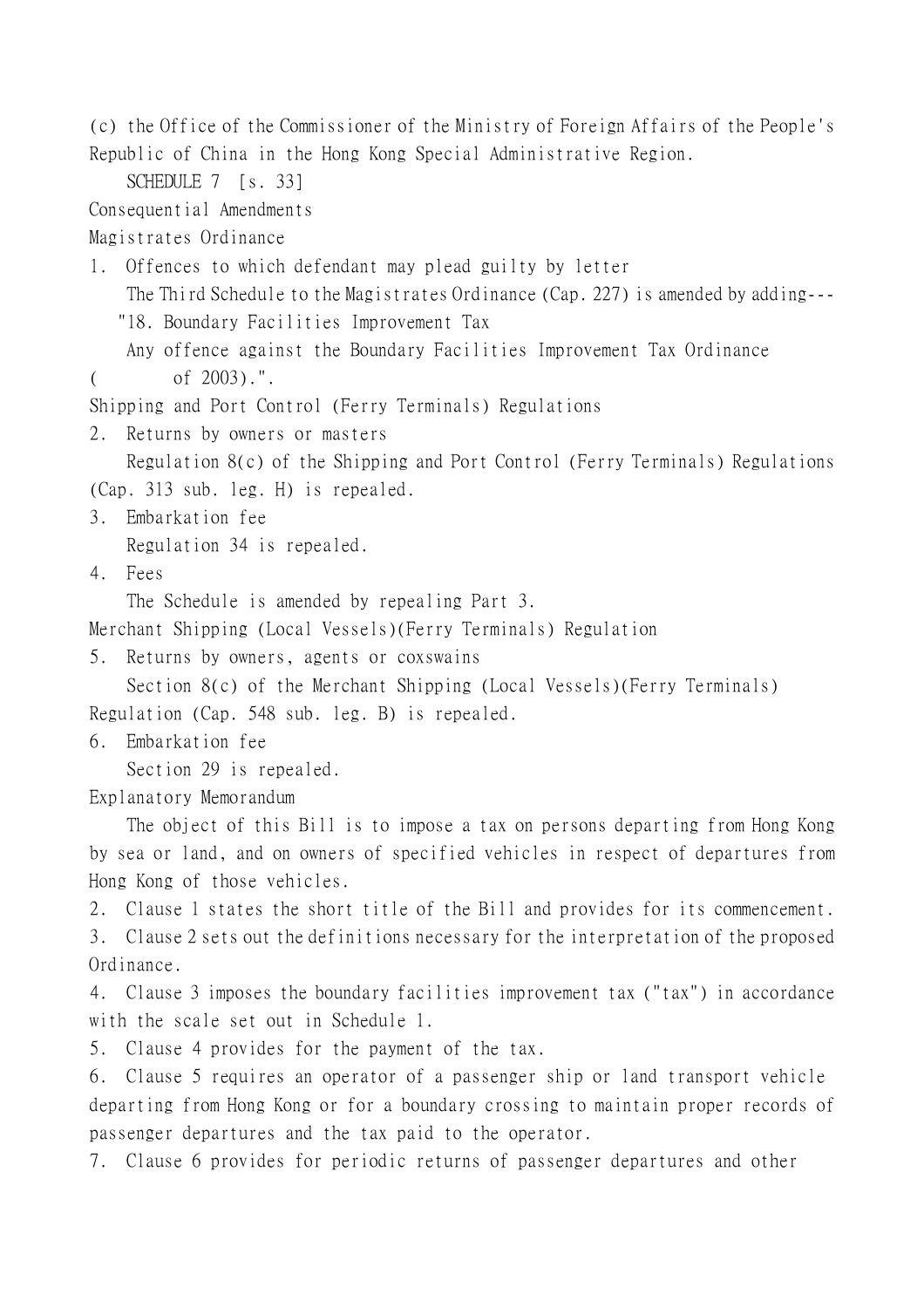information to be furnished by the operator to the Director of Marine ("Director") or the Commissioner for Transport ("Commissioner").

8. Clause 7 provides that where a return is furnished, the operator must pay the tax to the Director or Commissioner within specified period. The Director or Commissioner may issue a notice of demand to the operator if the tax is not paid or the tax paid is less than the amount of the tax assessed.

9. Clause 8 provides for the payment of the tax by owners of specified vehicles. 10. Clause 9 provides for the procedures for objection to a notice of demand for the tax. Clause 10 provides for appeal against the decision of the Director or Commissioner on an objection to a notice of demand for the tax.

11. Clause 11 empowers the Director and the Commissioner to impose a surcharge on an operator of a passenger ship or land transport vehicle or an owner of a specified vehicle if the operator or the owner defaults in payment of the tax.

12. Clause 12 provides for recovery of the tax as a civil debt due to the Government. 13. Clause 13 empowers the Director and the Commissioner to appoint a person to collect the tax in place of an operator if the tax is unlikely to be collected by the operator.

14. Clause 14 empowers the Director and the Commissioner to authorize a person to collect the tax from a person.

15. Clause 15 provides for payment of the tax by way of tax coupons or monthly tickets. 16. Clauses 16 and 17 provide for exemptions. Clause 16 empowers the Director and the Commissioner to exempt a student from liability to pay the tax if certain conditions are met. Clause 17 provides for exemptions for other classes of persons. 17. Clause 18 empowers the Chief Secretary for Administration to waive payment of the tax by a person in case of hardship or where the public interest so requires. 18. Clauses 19 to 21 provide for refund of the tax.

19. Clause 22 creates a number of offences in connection with the failure to pay the tax, the evasion of the payment of the tax, the failure by an operator to maintain records or furnish returns, etc.

20. Clause 23 deals with the arrest of persons suspected of committing offences relating to the tax.

21. Clause 24 provides for the duty of a person to produce evidence of having paid the tax or of his exemption from liability to pay the tax. The clause also empowers an operator and a person authorized by the operator to refuse to allow a passenger to board the passenger ship or land transport vehicle if the passenger is liable to pay the tax before boarding.

22. Clause 25 empowers the Director to refuse to grant a port clearance and the Commissioner to refuse to issue or renew a vehicle licence or international